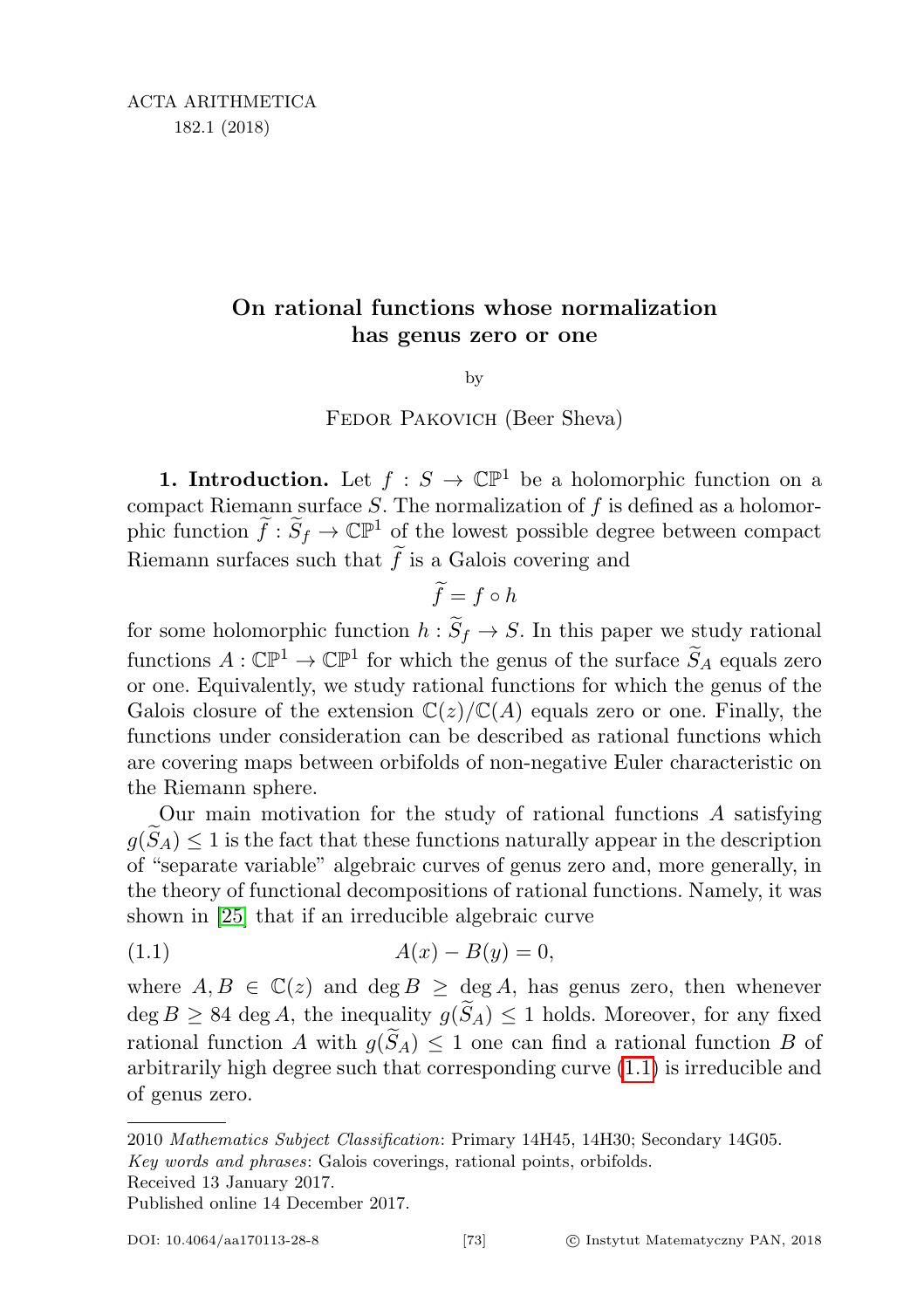## 74 F. Pakovich

The algebraic curves [\(1.1\)](#page-0-0) have been studied in number theory since many interesting Diophantine equations have the form  $A(x) = B(y)$ . By the Siegel theorem, an irreducible algebraic curve C with rational coefficients may have infinitely many integer points only if  $C$  is of genus zero with at most two points at infinity. More generally, by the Faltings theorem, C may have infinitely many rational points only if its genus is at most one. Therefore, the problem of describing curves [\(1.1\)](#page-0-0) of genus zero is important for number theory (see e.g. [\[2\]](#page-26-0), [\[9\]](#page-27-1), [\[13\]](#page-27-2)). On the other hand, since the curve  $(1.1)$  has genus zero if and only if there exist rational functions C and D such that

<span id="page-1-0"></span>
$$
(1.2) \t\t A \circ C = B \circ D,
$$

the problem of describing curves [\(1.1\)](#page-0-0) of genus zero is of importance also for the decomposition theory of rational functions (see e.g. [\[1\]](#page-26-1), [\[20\]](#page-27-3), [\[23\]](#page-27-4), [\[24\]](#page-27-5)).

Other results relating rational functions whose normalization has genus zero or one to the functional equation [\(1.2\)](#page-1-0) were obtained in the paper [\[21\]](#page-27-6) devoted to the functional equation

<span id="page-1-1"></span>
$$
(1.3) \t\t A \circ X = X \circ D,
$$

especially important for complex and arithmetic dynamics (see e.g. [\[5\]](#page-26-2), [\[6\]](#page-26-3), [\[16\]](#page-27-7), [\[22\]](#page-27-8)). In particular, the results of [\[21\]](#page-27-6) imply that for any solution  $A, X, D$  of [\(1.3\)](#page-1-1) the function X admits a canonical representation

$$
X=X_0\circ W,
$$

where  $X_0$  satisfies  $g(S_{X_0}) \leq 1$ , while W is a "compositional right factor" of some iterate  $D^{\circ k}$ , that is,

$$
D^{\circ k} = U \circ W
$$

for some rational function U (see [\[21\]](#page-27-6), [\[27\]](#page-27-9)).

In this paper we give a complete list of rational functions  $A$  satisfying the condition  $g(\widetilde{S}_A) = 0$ . Clearly, the definition implies that these functions are exactly all possible "compositional left factors" of Galois coverings of  $\mathbb{CP}^1$  by  $\mathbb{CP}^1$ . Although all such coverings were described already by Klein, a practical calculation of their functional decompositions is not a trivial task, and to the best of our knowledge a complete list of functions with  $g(S_A) = 0$  has never been published, although some functions from this list, and possibly even all of them, appeared here and there.

In order to shorten the notation, we will say that rational functions  $A_1$ and  $A_2$  are  $\mu$ -equivalent and write  $A_1 \sim A_2$  if

$$
A_1 = \mu_1 \circ A_2 \circ \mu_2,
$$

for some Möbius transformations  $\mu_1$  and  $\mu_2$ . Our main result is the following.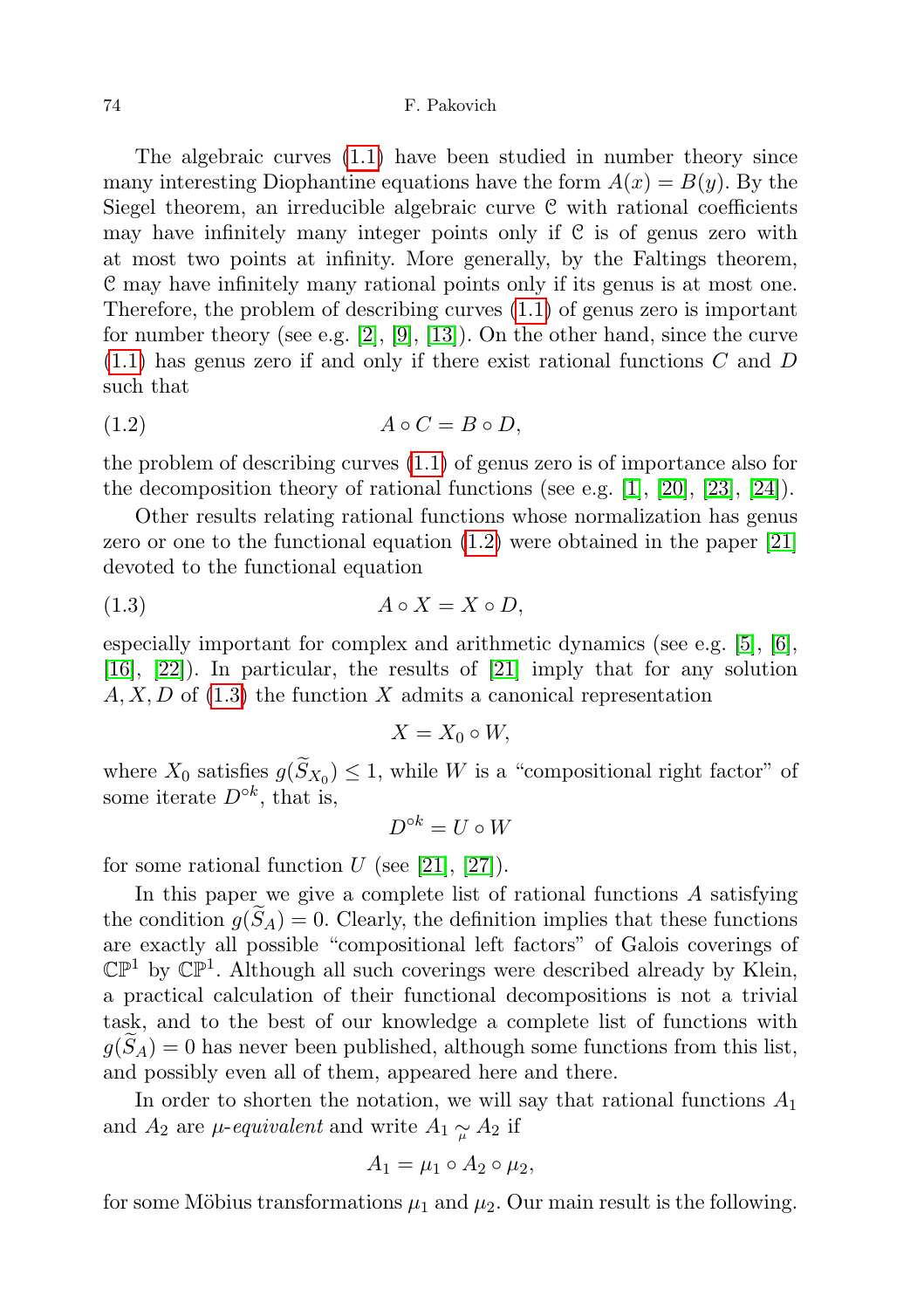<span id="page-2-0"></span>THEOREM 1.1. Let A be a rational function. Then  $g(\widetilde{S}_A) = 0$  if and only if  $A$  is  $\mu$ -equivalent to one of the functions listed below.

- (I) Cyclic functions:
- $(a)$  z <sup>n</sup>,  $n \geq 1$ .
- (II) Dihedral functions:
- (a)  $\frac{1}{2}$  $\left(z^n+\frac{1}{z}\right)$ z n  $\Big), \quad n \geq 2, \qquad (b) \quad T_n, \quad n \geq 2.$
- (III) Tetrahedral functions:

(a) 
$$
-\frac{1}{2^6} \frac{z^3 (z^3 - 8)^3}{(z^3 + 1)^3}
$$
, (b)  $-\frac{1}{2^6} \frac{z (z - 8)^3}{(z + 1)^3}$ , (c)  $-\frac{1}{2^6} \left(\frac{z^2 - 4}{z - 1}\right)^3$ .

(IV) Octahedral functions:

(a) 
$$
\frac{1}{2^2 3^3} \frac{(x^8 + 14x^4 + 1)^3}{x^4 (x^4 - 1)^4},
$$

(b) 
$$
\frac{1}{2^2 3^3} \frac{(z^2 + 14z + 1)^3}{z(z - 1)^4}
$$
, (c)  $-\frac{1}{3^3} \frac{(z^2 - 4)^3}{z^4}$ ,  
\n $2^2 (z^4 - z^2 + 1)^3$ , (d)  $1 (2z^2 + 1)^3 (2z^2 - 3)^3$ 

(d) 
$$
\frac{2^2}{3^3} \frac{(z^4 - z^2 + 1)^3}{z^4 (z^2 - 1)^2}
$$
, (e)  $-\frac{1}{27} \frac{(2z^2 + 1)^3 (2z^2 - 3)^3}{(2z^2 - 1)^4}$ ,  
\n $2^8$ 

(f) 
$$
-\frac{2^8}{3^3}z^3(z-1)
$$
, (g)  $2^8 \frac{z(z^2-7z-8)^3}{(z^2+20z-8)^4}$ .

(V) Icosahedral functions:

(a) 
$$
\frac{1}{2^6 3^3} \frac{(z^{20} + 228z^{15} + 494z^{10} - 228z^5 + 1)^3}{(z^{10} - 11z^5 - 1)^5 z^5},
$$

(b) 
$$
-\frac{1}{2^{11}3}(3z+5)^3(z^2+15)
$$
, (c)  $\frac{1}{2^63^3}\frac{(z^2-20)^3}{(z-5)}$ ,

(d) 
$$
\frac{2^9 5^4}{3^2} \frac{(20z^3 - 87z - 95)^3}{(20z^2 + 140z + 101)^5},
$$

(e) 
$$
\frac{1}{2^6 3^3} \frac{(z^4 + 228z^3 + 494z^2 - 228z + 1)^3}{(z^2 - 11z - 1)^5 z},
$$

(f) 
$$
\frac{5^4}{3^3} \frac{(-40z^2 - 20z - 4)^3 z^3 (5z^2 + 5z + 1)^3}{(20z^2 + 10z + 1)^5},
$$

$$
(g) \frac{5^3}{2^6} \frac{z(z^2+5z+40)^3(z^2-40z-5)^3(8z^2-5z+5)^3}{(z^4+55z^3-165z^2-275z+25)^5},
$$

(h) 
$$
\frac{1}{2^6 3^3} \frac{(z^2+3z+1)^3 (z^4-4z^3+11z^2-14z+31)^3 (z^4+z^3+11z^2-4z+16)^3}{(z-1)^5 (z^4+z^3+6z^2+6z+11)^5}.
$$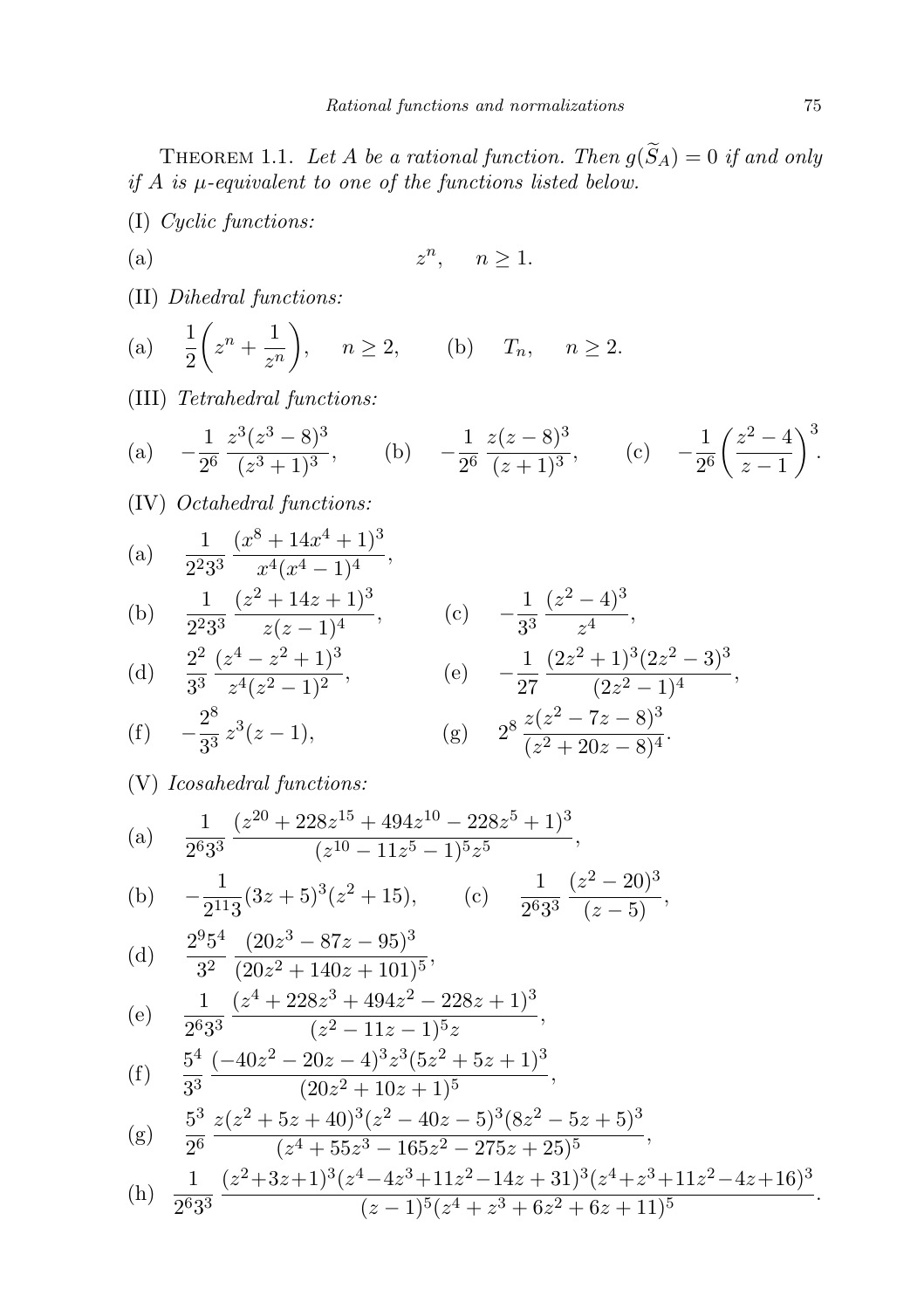### 76 F. Pakovich

Notice that all the functions appearing in Theorem [1.1](#page-2-0) are *Belyi func*tions, that is, rational functions having only three critical values  $0, 1$ , and  $\infty$ . Notice also that the theorem obviously implies that any rational function A of degree greater than 60 with  $g(S_A) = 0$  is either cyclic or dihedral. Without pretending to give a complete list of occurrences of rational functions  $\mu$ -equivalent to the above functions in the literature, below we point out several such examples emerging in different contexts.

The polynomials  $z^n$  and  $T_n$  appear in papers devoted to number theory and functional decompositions very often (see e.g. [\[1\]](#page-26-1), [\[2\]](#page-26-0), [\[8\]](#page-26-4), [\[9\]](#page-27-1), [\[20\]](#page-27-3), [\[28\]](#page-27-10)). In particular, the central result of the decomposition theory of polynomials, the so-called second Ritt theorem (see [\[28\]](#page-27-10)), is essentially equivalent to the statement that if  $(1.1)$  is an irreducible *polynomial* curve of genus zero with one point at infinity and deg  $B \geq \text{deg }A$ , then  $A \underset{\mu}{\sim} z^n$  or  $A \sim \mu T_n$ . Thus, the above mentioned result of [\[25\]](#page-27-0) about algebraic curves [\(1.1\)](#page-0-0) can be considered as an analogue of the Ritt theorem for rational functions.

The functions "(a)" from Theorem [1.1](#page-2-0) form a complete list of Galois coverings of  $\mathbb{CP}^1$  by  $\mathbb{CP}^1$ . They were calculated in the book [\[12\]](#page-27-11), and nowadays can be interpreted in terms of the "dessins d'enfants" theory as Belyi func-tions of Platonic solids (see [\[3\]](#page-26-5), [\[15\]](#page-27-12)). The function  $(IV)(f)$  is  $\mu$ -equivalent to the function  $3z^4 - 4z^3$  appearing in the paper [\[2\]](#page-26-0) providing a classification of polynomial curves  $(1.1)$  over  $\mathbb Q$  having an infinite number of rational solutions with a bounded denominator. The function  $(V)(b)$  is  $\mu$ -equivalent to the function  $P_2$  from the paper [\[1\]](#page-26-1) about rational solutions of the functional equation

$$
A \circ C = A \circ B.
$$

The functions  $(V)(b)$ ,  $(V)(c)$ , and  $(IV)(f)$  appear in the paper [\[26\]](#page-27-13) about the so-called Davenport–Zannier pairs defined over  $\mathbb Q$ . Namely,  $(V)(c)$  is a Belyi function corresponding to the "dessins  $D$ " from [\[26\]](#page-27-13) with the parameters  $s = 1$ ,  $t = 1$ , while  $(V)(b)$  and  $(IV)(f)$  are Belyi functions corresponding to the "dessins A" with the parameters  $k = s = 2, t = 1$ , and  $s = 3, k = 1$ ,  $t = 1$ . A function which is  $\mu$ -equivalent to (V)(c) appears also in the paper [\[4\]](#page-26-6) devoted to the Hall conjecture about differences between cubes and squares of integers (see [\[26\]](#page-27-13) for details).

Finally, in the paper [\[19\]](#page-27-14), tetrahedral and octahedral functions are used to construct explicit examples of rational functions having decompositions into compositions of rational functions with a different number of indecomposable factors.

In contrast to rational functions A satisfying  $g(\widetilde{S}_A) = 0$ , functions A with  $g(\widetilde{S}_A) = 1$  cannot be described in such an explicit way. Nevertheless, these functions admit quite a precise description in geometric terms: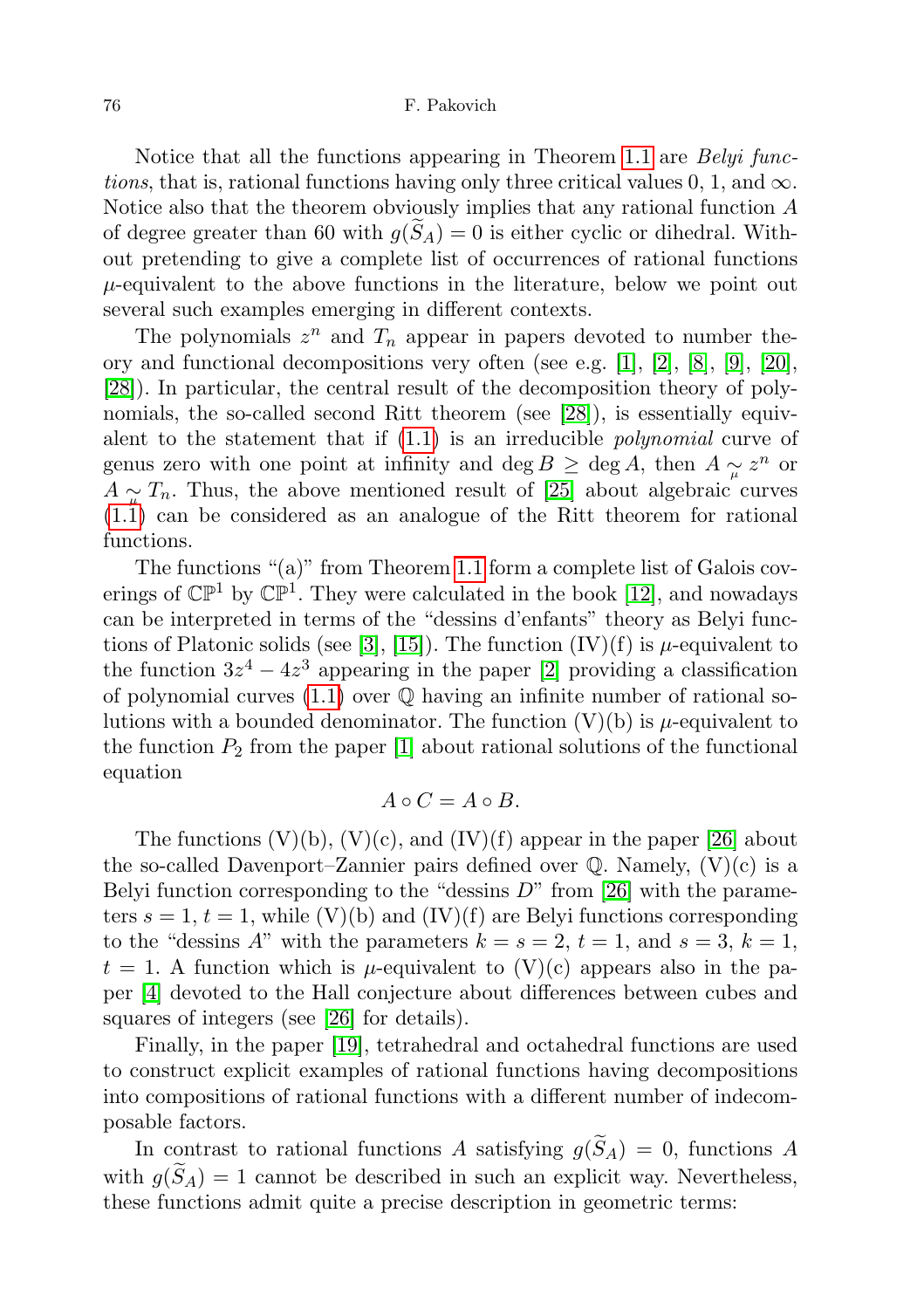<span id="page-4-1"></span>THEOREM 1.2. Let A be a rational function such that  $g(\widetilde{S}_A) = 1$ . Then there exist elliptic curves  $C_1$  and  $C_2$ , subgroups  $\Omega_1 \subseteq \text{Aut}(C_1)$  and  $\Omega_2 \subseteq \text{Aut}(\mathcal{C}_2)$ , and a holomorphic map  $\alpha : \mathcal{C}_1 \to \mathcal{C}_2$  such that the diagram

<span id="page-4-0"></span>(1.4) 
$$
\begin{array}{ccc}\nC_1 & \xrightarrow{\alpha} & C_2 \\
\pi_1 & & \pi_2 \\
\mathbb{CP}^1 & \xrightarrow{A} & \mathbb{CP}^1\n\end{array}
$$

where  $\pi_1 : \mathcal{C}_1 \to \mathcal{C}_1/\Omega_1$  and  $\pi_2 : \mathcal{C}_2 \to \mathcal{C}_2/\Omega_2$  are quotient maps, commutes. Conversely, if  $A$  is a rational function which makes diagram  $(1.4)$  commutative, then  $g(\tilde{S}_A) = 1$ , unless A is  $\mu$ -equivalent either to a cyclic function for some  $n \leq 4$ , or to a dihedral function for some  $n \leq 4$ , or to a tetrahedral function.

The best known rational functions A with  $g(\widetilde{S}_A) = 1$  are the so-called Lattès maps which are obtained from the above diagram for  $C_1 = C_2$  and  $\pi_1 = \pi_2$  (see [\[18\]](#page-27-15) and Section 4 below). However, there exist Lattès maps A for which  $g(\widetilde{S}_A) = 0$ , as well as functions A with  $g(\widetilde{S}_A) = 1$  which are not Lattès maps.

The paper is organized as follows. In the second section we provide some general definitions and results related to functions A with  $g(\widetilde{S}_A) \leq 1$ . In particular, we show that such functions can be described in terms of their ramifications. We also give a characterization of functions A with  $g(S_A) \leq 1$ as covering maps between orbifolds of non-negative characteristic on the Riemann sphere.

In the third and the fourth sections we establish some specific properties of rational functions A with  $g(S_A) = 0$ , and prove Theorem [1.1.](#page-2-0) We also outline a practical way of calculating the functions from Theorem [1.1](#page-2-0) using the "dessins d'enfants" theory.

Finally, in the fifth section we give a geometric characterization of covering maps between orbifolds of zero characteristic, and investigate interrelations between such coverings and rational functions A with  $g(S_A) \leq 1$ . The results of the fifth section imply in particular Theorem [1.2.](#page-4-1) Another corollary of these results is that  $g(S_A) = 1$  for any Lattes map A of degree greater than four.

**2. Preliminaries.** Recall that a holomorphic map  $f: R_1 \to R_2$  between compact Riemann surfaces is called a Galois covering if its group of deck transformations

$$
Aut(R_1, f) = \{ h \in Aut(R_1) \mid f \circ h = f \}
$$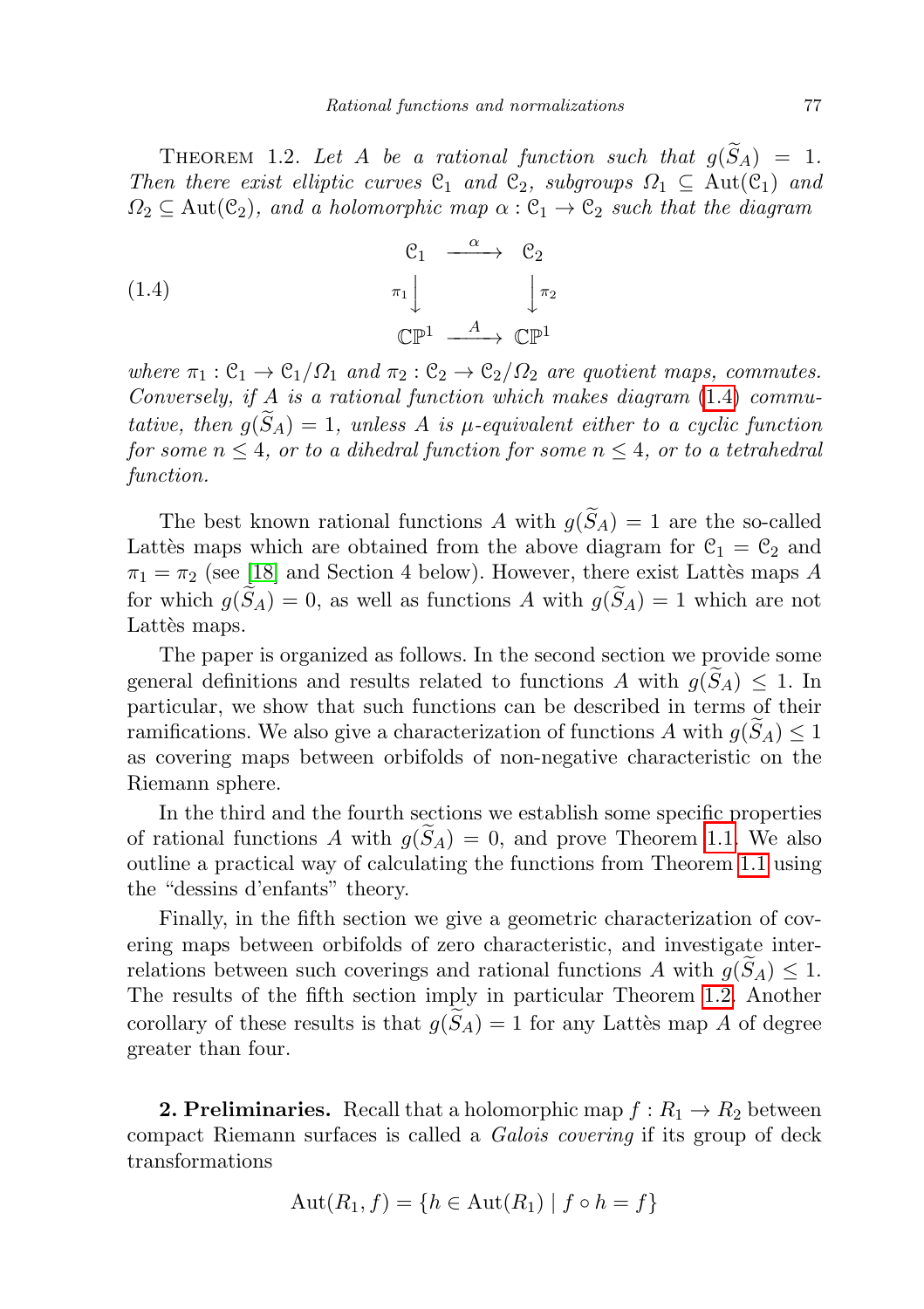acts transitively on each fiber of  $f$ . Thus, a Galois covering can be thought of as a quotient map

<span id="page-5-1"></span>(2.1) 
$$
R_1 \to R_1/\text{Aut}(R_1, f) \cong R_2.
$$

Equivalently, a holomorphic map  $f: R_1 \rightarrow R_2$  is a Galois covering if the field extension  $\mathcal{M}(R_1)/f^*(\mathcal{M}(R_2))$ , where

$$
f^*: \mathcal{M}(R_2) \to \mathcal{M}(R_1)
$$

is the corresponding homomorphism of the fields of meromorphic functions, is a Galois extension. Moreover, if  $f: R_1 \to R_2$  is a Galois covering, then

$$
Gal(\mathcal{M}(R_1)/f^*(\mathcal{M}(R_2)) \cong Aut(R_1, f)
$$

(see e.g. [\[11,](#page-27-16) Proposition 2.65]). Finally, a Galois covering can be defined as a holomorphic map  $f: R_1 \to R_2$  such that

<span id="page-5-3"></span>
$$
(2.2) \t\t \tdeg f = |\text{Mon}(f)|,
$$

where  $Mon(f)$  is the monodromy group of f (see e.g. [\[11,](#page-27-16) Proposition 2.66]).

Let S be a compact Riemann surface and  $f : S \to \mathbb{C}P^1$  a holomorphic function. The *normalization* of  $f$  is defined as a holomorphic function  $\widetilde{f}: \widetilde{S}_f \to \mathbb{C}\mathbb{P}^1$  of the lowest possible degree between compact Riemann surfaces such that  $\tilde{f}$  is a Galois covering and  $\tilde{f} = f \circ h$  for some holomorphic function  $h : \widetilde{S}_f \to S$  (see e.g. [\[11,](#page-27-16) Section 2.9]).

In this paper we study rational functions  $A : \mathbb{CP}^1 \to \mathbb{CP}^1$  for which the genus of the surface  $\widetilde{S}_A$  equals zero or one, or equivalently for which the genus of the Galois closure of the extension  $\mathbb{C}(z)/\mathbb{C}(A)$  equals zero or one. A convenient way for describing this class of functions in terms of their ramification uses the notion of Riemann surface orbifold (see e.g. [\[17,](#page-27-17) Appendix E or [\[21\]](#page-27-6)). By definition, a *Riemann surface orbifold* is a pair  $\mathcal{O} = (R, \nu)$  consisting of a Riemann surface R and a ramification function  $\nu : R \to \mathbb{N}$  which takes the value  $\nu(z) = 1$  except at isolated points. The *Euler characteristic* of  $\mathcal{O} = (R, \nu)$  is defined by

<span id="page-5-2"></span>(2.3) 
$$
\chi(0) = \chi(R) + \sum_{z \in R} \left(\frac{1}{\nu(z)} - 1\right),
$$

where  $\chi(R)$  is the Euler characteristic of R. For an orbifold  $\mathcal{O} = (R, \nu)$  we set

$$
c(0) = \{z_1, z_2, \dots\} = \{z \in R \mid \nu(z) > 1\},\,
$$
  

$$
\nu(0) = \{\nu(z_1), \nu(z_2), \dots\}.
$$

<span id="page-5-0"></span>For orbifolds  $0 = (R, \nu)$  and  $0' = (R', \nu')$  we write  $(2.4)$   $0 \leq 0'$ 

if  $R = R'$  and  $\nu(z) | \nu'(z)$  for all  $z \in R$ . Clearly, [\(2.4\)](#page-5-0) implies that  $\chi(0) \geq \chi(0')$ .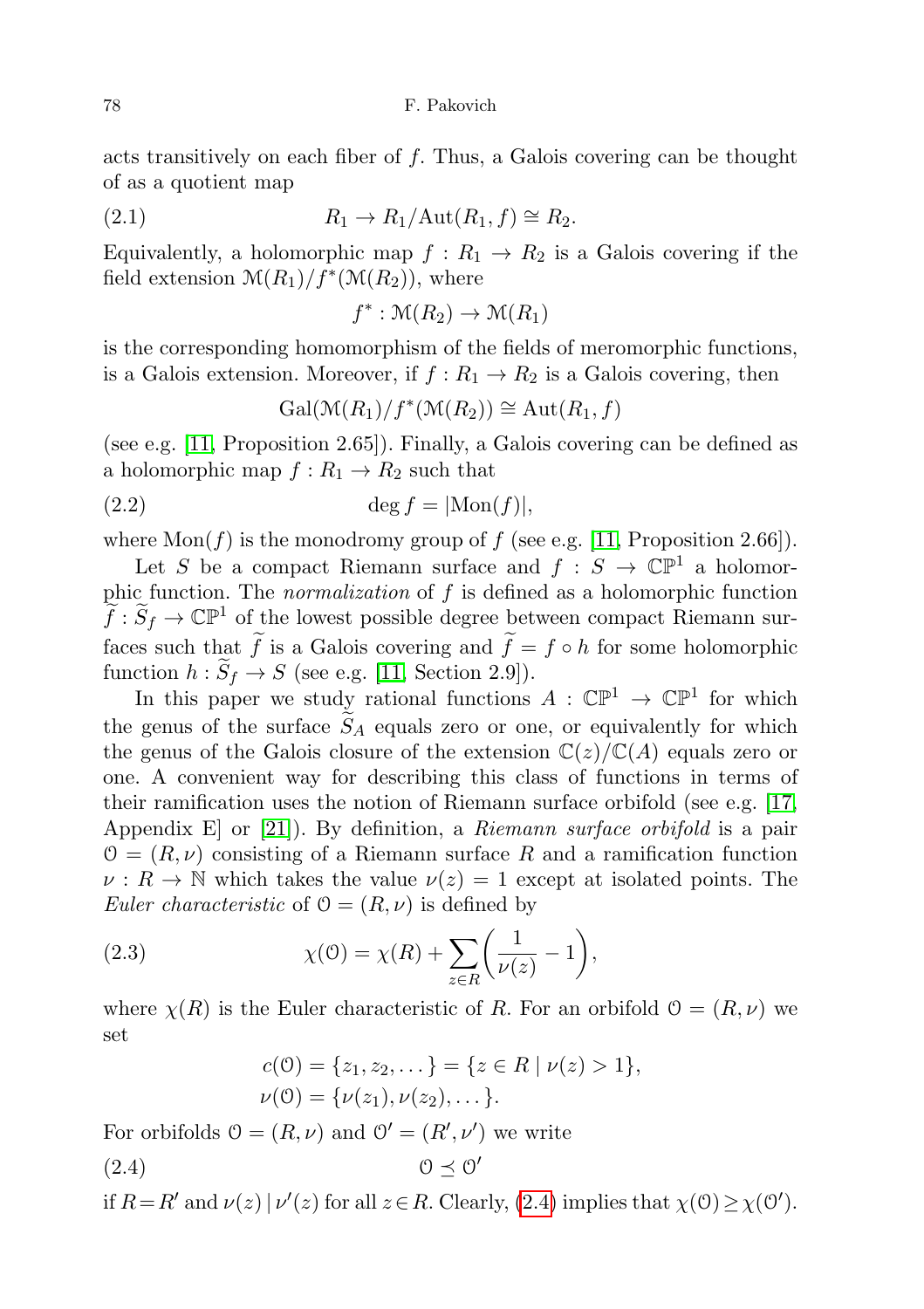If  $R_1$ ,  $R_2$  are Riemann surfaces provided with ramification functions  $\nu_1, \nu_2$ , and  $f: R_1 \to R_2$  is a holomorphic branched covering map, then f is called a *covering map*  $f: \mathcal{O}_1 \to \mathcal{O}_2$  between the orbifolds  $\mathcal{O}_1 = (R_1, \nu_1)$  and  $\mathcal{O}_2 = (R_2, \nu_2)$  if

<span id="page-6-3"></span>(2.5) 
$$
\nu_2(f(z)) = \nu_1(z) \deg_z f \quad \text{for all } z \in R_1,
$$

where  $\deg_z f$  is the local degree of f at z. If  $R_1$  and  $R_2$  are compact and  $\deg f = d$ , then the Riemann–Hurwitz formula implies that

<span id="page-6-2"></span>
$$
\chi(\mathcal{O}_1) = d\chi(\mathcal{O}_2).
$$

A universal covering of an orbifold  $\emptyset$  is a covering map  $\theta_{\emptyset} : \widetilde{\emptyset} \to \emptyset$ between orbifolds such that R is simply connected and  $\tilde{\nu}(z) \equiv 1$ . If  $\theta_0$  is such a map, then there exists a group  $\Gamma_{\mathcal{O}}$  of conformal automorphisms of R such that for  $z_1, z_2 \in R$  the equality  $\theta_0(z_1) = \theta_0(z_2)$  holds if and only if  $z_1 = \sigma(z_2)$  for some  $\sigma \in \Gamma_0$ . A universal covering exists and is unique up to a conformal isomorphism of  $\overline{R}$ , unless  $\overline{O}$  is the Riemann sphere with one ramified point, or the Riemann sphere with two ramified points  $z_1$ ,  $z_2$  such that  $\nu(z_1) \neq \nu(z_2)$ . Furthermore,  $\tilde{R} = \mathbb{D}$  if and only if  $\chi(\mathcal{O}) < 0$ ;  $R = \mathbb{C}$ if and only if  $\chi(\mathcal{O}) = 0$ ; and  $\widetilde{R} = \mathbb{CP}^1$  if and only if  $\chi(\mathcal{O}) > 0$  (see [\[17,](#page-27-17) Appendix E] and [\[7,](#page-26-7) Section IV.9.12]). Abusing notation we will use the symbol  $\emptyset$  both for the orbifold and for the Riemann surface  $\hat{R}$ .

For any covering map between orbifolds  $A: \mathcal{O}_1 \to \mathcal{O}_2$  there exist an isomorphism  $F: \mathcal{O}_1 \to \mathcal{O}_2$  and a homomorphism  $\varphi: \Gamma_{\mathcal{O}_1} \to \Gamma_{\mathcal{O}_2}$  such that the diagram

<span id="page-6-1"></span>(2.7)  
\n
$$
\begin{array}{ccc}\n\widetilde{\mathcal{O}}_1 & \xrightarrow{F} & \widetilde{\mathcal{O}}_2 \\
\downarrow^{g_{\mathcal{O}_1}} & & \downarrow^{g_{\mathcal{O}_2}} \\
\mathcal{O}_1 & \xrightarrow{A} & \mathcal{O}_2\n\end{array}
$$

commutes and

<span id="page-6-0"></span>(2.8) 
$$
F \circ \sigma = \varphi(\sigma) \circ F \quad \text{for any } \sigma \in \Gamma_{0_1}.
$$

Vice versa, any isomorphism  $F: \mathcal{O}_1 \to \mathcal{O}_2$  satisfying [\(2.8\)](#page-6-0) for some homomorphism  $\varphi : \Gamma_{0_1} \to \Gamma_{0_2}$  descends to a covering map  $A : \mathcal{O}_1 \to \mathcal{O}_2$  which makes diagram [\(2.7\)](#page-6-1) commutative (see e.g. [\[21,](#page-27-6) Proposition 3.1]).

With each holomorphic function  $f : R_1 \to R_2$  between compact Riemann surfaces one can associate in a natural way two orbifolds  $\mathcal{O}_1^f = (R_1, \nu_1^f)$  $y_1'$ ) and  $\mathcal{O}_{2}^{f} = (R_{2}, \nu_{2}^{f})$  $\omega_2^f$ ), setting  $\nu_2^f$  $\mathbb{Z}_2^J(z)$  equal to the least common multiple of the local degrees of f at the points of the preimage  $f^{-1}{z}$ , and

$$
\nu_1^f(z) = \nu_2^f(f(z)) / \deg_z f.
$$

We will call  $\mathcal{O}_2^f$  $\frac{J}{2}$  the *ramification orbifold* of f. By construction,

$$
f: \mathcal{O}_1^f \to \mathcal{O}_2^f
$$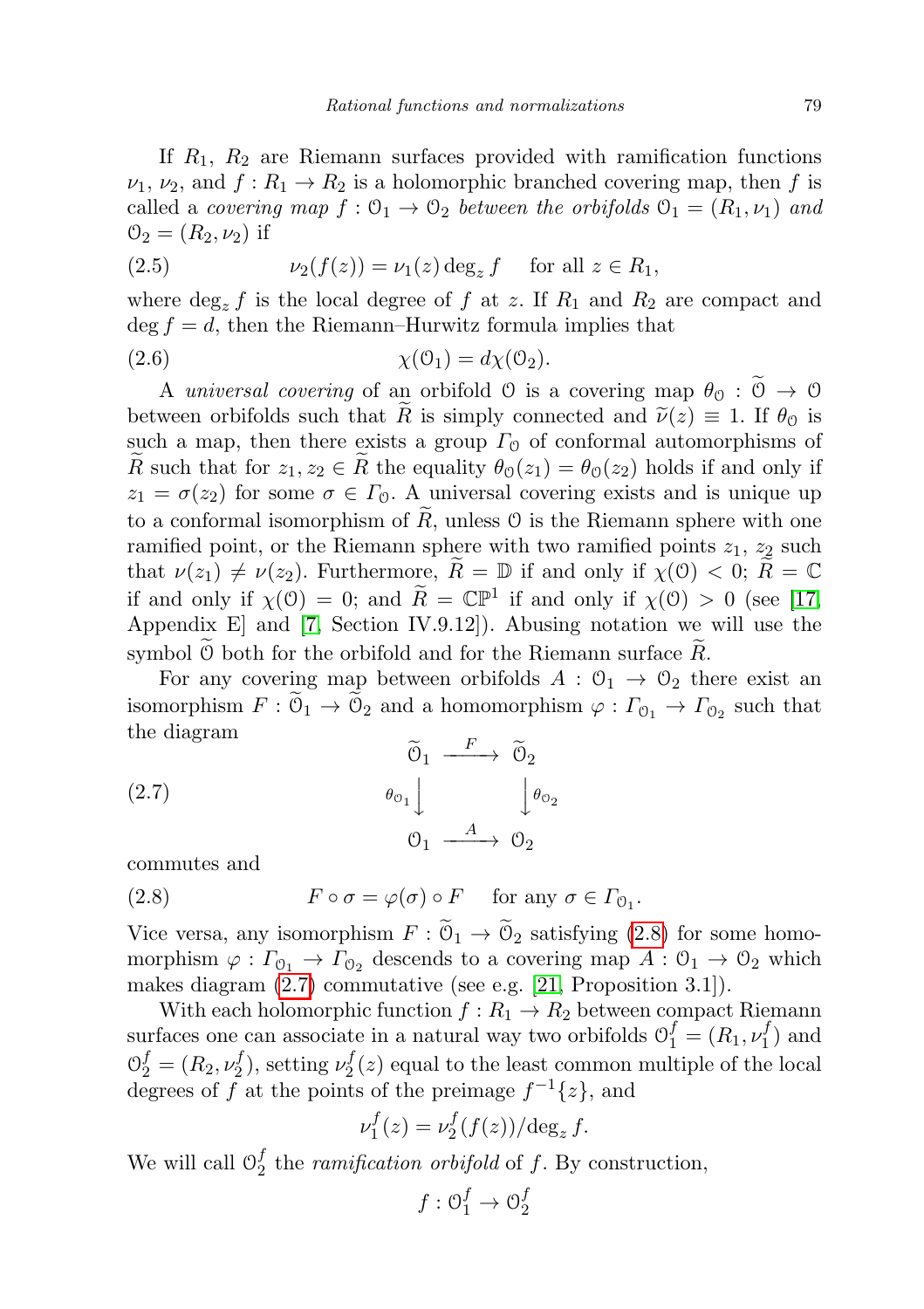is a covering map between orbifolds. Furthermore, it is easy to see that the covering map  $f: \mathcal{O}_1^f \to \mathcal{O}_2^f$  $\frac{1}{2}$  is minimal in the following sense. For any covering map  $f: \mathcal{O}_1 \to \mathcal{O}_2$  between orbifolds we have

<span id="page-7-1"></span>(2.9) 
$$
\mathcal{O}_1^f \preceq \mathcal{O}_1, \quad \mathcal{O}_2^f \preceq \mathcal{O}_2.
$$

The orbifolds  $\mathcal{O}_1^f$  $_1^f$  and  $\mathcal{O}_2^f$  $_2^J$  always have a universal covering (see [\[21,](#page-27-6) Lemma 4.2]).

Since any Galois covering  $f : R_1 \rightarrow R_2$  is a quotient map [\(2.1\)](#page-5-1), for any branch point  $z_i$ ,  $1 \leq i \leq r$ , of f there exists a number  $d_i$  such that  $f^{-1}\{z_i\}$  consists of  $|\text{Aut}(R_1, f)|/d_i$  points, and at each of these points the multiplicity of f equals  $d_i$ . Indeed, the points of  $f^{-1}\{z_i\}$  form a single orbit of  $Aut(R_1, f)$ . Thus, the corresponding stabilizers are conjugate and hence of the same order. In the above notation, we can formulate this property of Galois coverings as follows: for any Galois covering  $f: R_1 \rightarrow R_2$  the orbifold  $\mathcal{O}_1^f$  $\frac{J}{1}$  is non-ramified.

The following statement coincides with [\[25,](#page-27-0) Lemma 1]. For the reader's convenience we repeat the argument.

<span id="page-7-0"></span>LEMMA 2.1. Let A be a rational function. Then  $g(\widetilde{S}_A) = 0$  if and only if  $\chi(\mathbb{O}_2^A) > 0$ , and  $g(\tilde{S}_A) = 1$  if and only if  $\chi(\mathbb{O}_2^A) = 0$ .

*Proof.* Let  $f : S \to \mathbb{C} \mathbb{P}^1$  be a Galois covering. Applying the Riemann– Hurwitz formula, we see that

$$
2g(S) - 2 = -2|\Gamma| + \sum_{i=1}^{r} \frac{|\Gamma|}{d_i} (d_i - 1),
$$

where  $\Gamma = \text{Aut}(S, f)$ , implying that

$$
\chi(\mathcal{O}_2^f) = 2 + \sum_{i=1}^r \left(\frac{1}{d_i} - 1\right) = \frac{2 - 2g(S)}{|\Gamma|}.
$$

Thus  $g(S) = 0$  if and only if  $\chi(0_2^f)$  $2<sup>J</sup>$  > 0, while  $g(S) = 1$  if and only if  $\chi$ (0<sup>f</sup><sub>2</sub>  $_{2}^{J})=0.$ 

Let now  $A: \mathbb{CP}^1 \to \mathbb{CP}^1$  be an arbitrary rational function of degree n. Since the normalization  $\widetilde{A}: \widetilde{S}_A \to \mathbb{C}\mathbb{P}^1$  of A can be described as any connected component of the n-fold fiber product of A distinct from the diagonal components (see [\[10,](#page-27-18) §I.G]), it follows from the construction of the fiber product (see e.g. [\[20,](#page-27-3) Sections 2 and 3]) that

<span id="page-7-2"></span>(2.10) O A <sup>2</sup> = O Ae 2 .

Thus,  $g(\tilde{S}_A) = 0$  if and only if  $\chi(\mathcal{O}_2^A) > 0$ , and  $g(\tilde{S}_A) = 1$  if and only if  $\chi(\mathcal{O}_2^A)=0.$ 

Lemma [2.1](#page-7-0) gives a simple practical way of checking whether  $g(\widetilde{S}_A) \leq 1$ in terms of the ramification of A.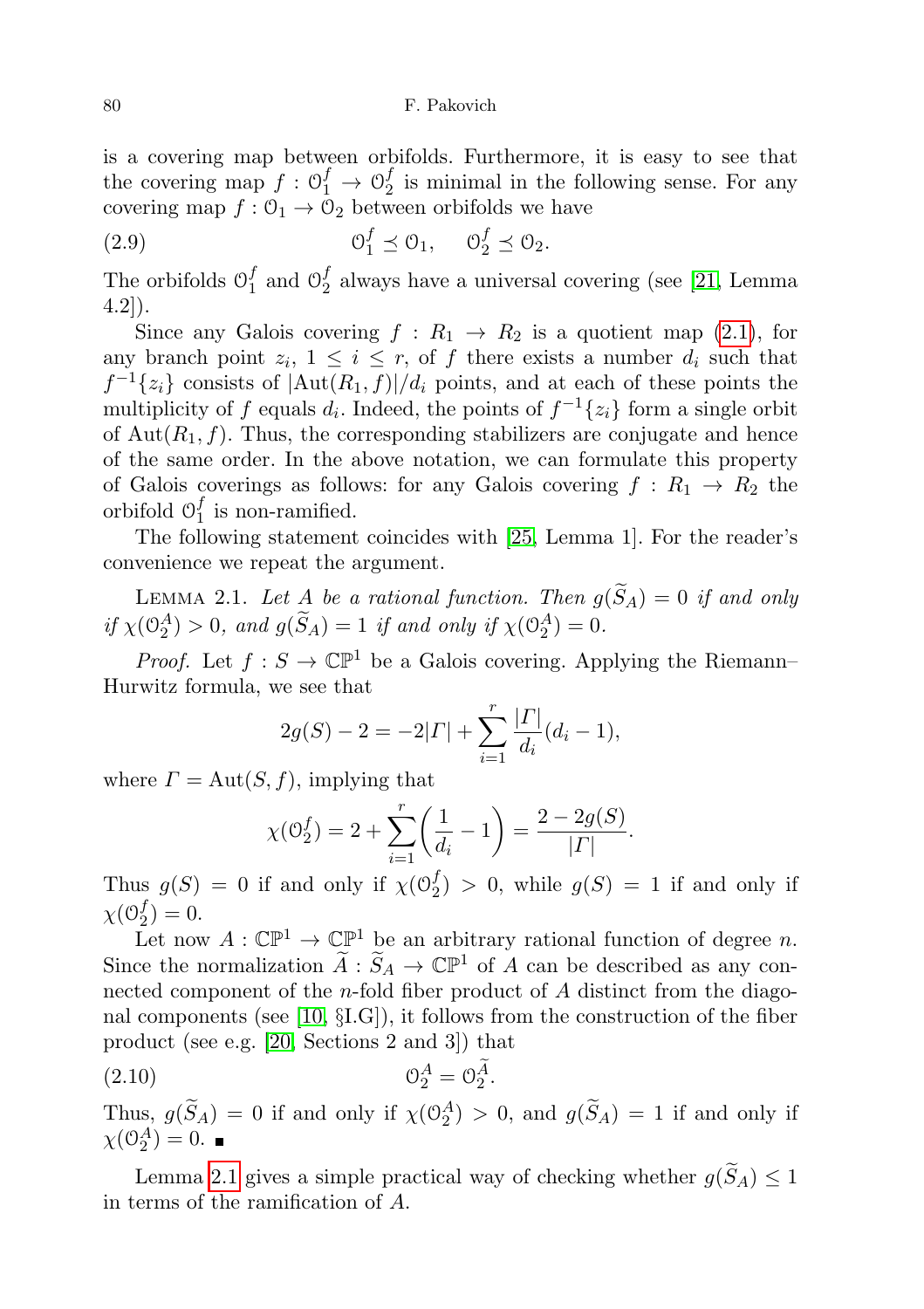COROLLARY 2.2. Let A be a rational function. Then  $q(\widetilde{S}_A) = 0$  if and only if  $\nu(\mathcal{O}_2^A)$  belongs to the list

<span id="page-8-0"></span> $(2.11)$   $\{2, 3, 6\}, \{2, 4, 4\}, \{3, 3, 3\}, \{2, 2, 2, 2\},$ while  $g(\tilde{S}_A) > 0$  if and only if  $\nu(\mathbb{O}_2^A)$  belongs to the list (2.12)

<span id="page-8-1"></span> ${n, n}, n \ge 1, \quad {2, 2, n}, n \ge 2, \quad {2, 3, 3}, \quad {2, 3, 4}, \quad {2, 3, 5}.$ 

*Proof.* Indeed, it is well known and follows easily from  $(2.3)$  that if  $\theta$  is an orbifold on  $\mathbb{CP}^1$  having a universal covering, then  $\chi(\mathcal{O}) = 0$  if and only if  $\nu(\mathcal{O})$  belongs to the list [\(2.11\)](#page-8-0), and  $\chi(\mathcal{O}) > 0$  if and only if  $\nu(\mathcal{O})$  belongs to the list  $(2.12)$ .

Another corollary of Lemma [2.1](#page-7-0) is the following statement.

<span id="page-8-2"></span>COROLLARY 2.3. Let A be a rational function. Then  $g(\widetilde{S}_A) = 0$  if and only if there exist orbifolds  $\mathcal{O}_1$  and  $\mathcal{O}_2$  on  $\mathbb{CP}^1$  of positive Euler characteristic such that  $A: \mathcal{O}_1 \to \mathcal{O}_2$  is a covering map between orbifolds. Similarly, if  $g(S_A) = 1$ , then there exist orbifolds  $\mathcal{O}_1$  and  $\mathcal{O}_2$  of zero Euler characteristic such that  $A: \mathcal{O}_1 \to \mathcal{O}_2$  is a covering map. On the other hand, the fact that  $A: \mathcal{O}_1 \to \mathcal{O}_2$  is a covering map between orbifolds of zero Euler characteristic implies only that  $g(S_A) \leq 1$ .

*Proof.* Indeed, if  $\chi(\mathbb{O}_2^A) > 0$ , then [\(2.6\)](#page-6-2) implies that  $\chi(\mathbb{O}_1^A) > 0$  and hence  $A: \mathbb{O}_1^A \to \mathbb{O}_2^A$  is a covering map between orbifolds of positive Euler characteristic. Similarly,  $\chi(\mathcal{O}_2^A) = 0$  implies that  $\chi(\mathcal{O}_1^A) = 0$ .

Conversely, if  $A: \mathcal{O}_1 \to \mathcal{O}_2$  is a covering map between orbifolds of positive Euler characteristic, then [\(2.9\)](#page-7-1) implies that  $\mathcal{O}_1^A$  and  $\mathcal{O}_2^A$  also have positive Euler characteristic. On the other hand, if  $\mathcal{O}_1$  and  $\mathcal{O}_2$  have zero Euler char-acteristic, then [\(2.9\)](#page-7-1) implies only that  $\mathcal{O}_1^A$  and  $\mathcal{O}_2^A$  have non-negative Euler characteristic.  $\Box$ 

**3. Functions with**  $\chi(\mathbb{O}_2^A) > 0$ . Let  $f, g$  be rational functions. We will call g a compositional left factor of f if  $f = g \circ h$  for some rational function h. It is clear that the rational functions A with  $g(S_A) = 0$  are exactly the compositional left factors of Galois coverings  $f : \mathbb{CP}^1 \to \mathbb{CP}^1$ . Notice that since for a Galois covering  $f : \mathbb{CP}^1 \to \mathbb{CP}^1$  the orbifold  $\mathcal{O}_1^f$  $I_1$  is non-ramified, any Galois covering  $f : \mathbb{CP}^1 \to \mathbb{CP}^1$  is a universal covering of the orbifold  $\mathcal{O} = \mathcal{O}_2^f$  with  $\chi(\mathcal{O}) > 0$ , and vice versa for any orbifold  $\mathcal{O}$  with  $\chi(\mathcal{O}) > 0$  its universal covering

$$
\theta_0:\mathbb{CP}^1\to\mathbb{CP}^1/\varGamma_0\cong\mathbb{CP}^1
$$

is a Galois covering. It follows that we can identify Galois coverings  $f: \mathbb{CP}^1 \to \mathbb{CP}^1$  with universal coverings of orbifolds 0 of positive Euler characteristic on  $\mathbb{CP}^1$ .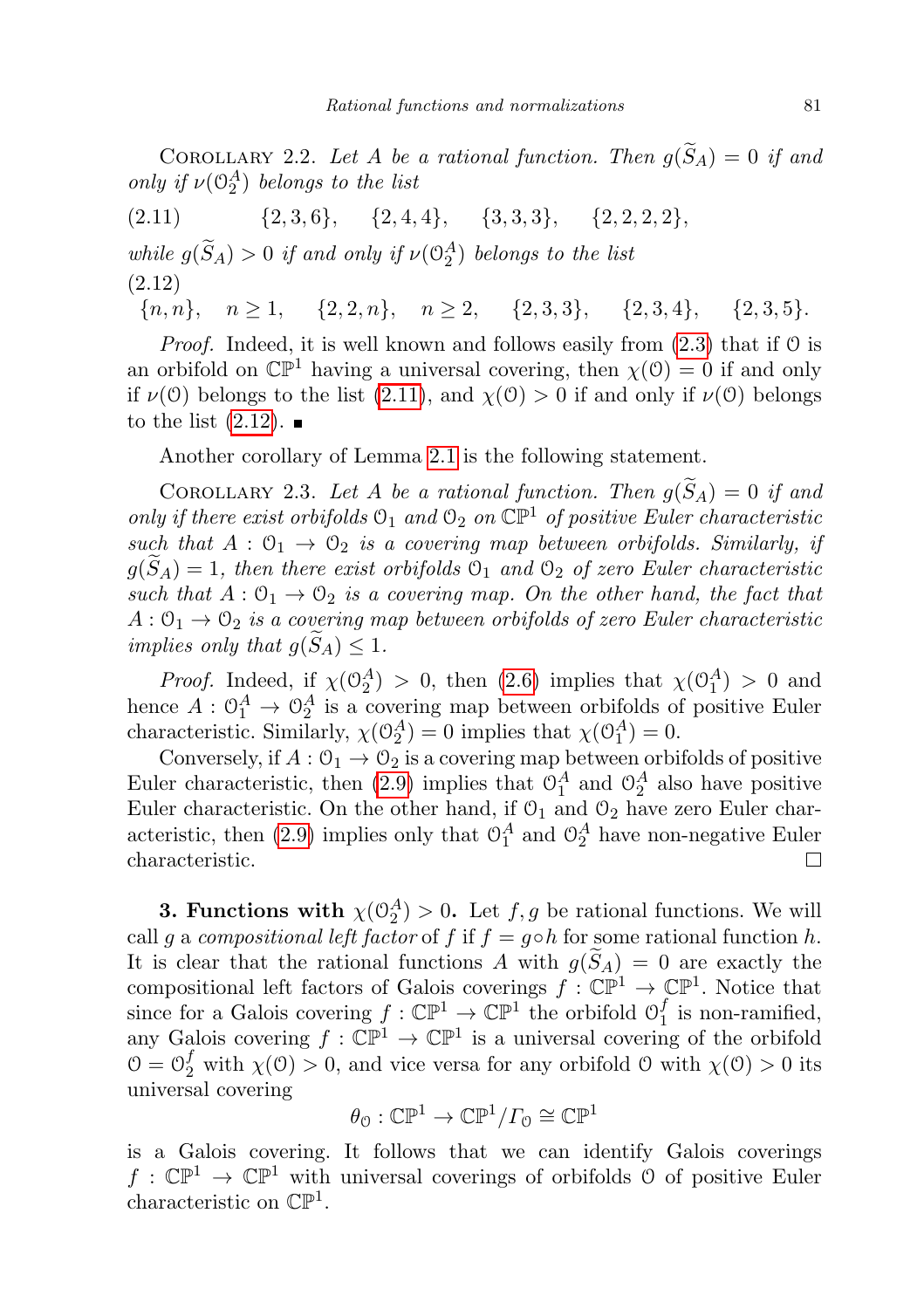Recall that any finite subgroup of  $Aut(\mathbb{CP}^1)$  is isomorphic to one of the following groups:

<span id="page-9-0"></span>
$$
(3.1) \t\t\t\mathbb{Z}/n\mathbb{Z}, \quad n \ge 1, \quad D_{2n}, \quad n \ge 2, \quad A_4, \quad S_4, \quad A_5.
$$

Moreover, these isomorphism classes are also conjugacy classes. The groups [\(3.1\)](#page-9-0) are the groups  $\Gamma_0$  for orbifolds 0 with  $\chi(0) > 0$  whose ramification collections are listed in [\(2.12\)](#page-8-1). Let  $\Gamma$  be a finite subgroup of  $Aut(\mathbb{CP}^1)$ . Abusing notation, we will denote by  $\theta_{\Gamma}$  the universal covering  $\theta_{\mathcal{O}}$ , where  $\mathcal{O}$ is an orbifold such that  $\Gamma_0 = \Gamma$ . Thus,  $\theta_{\Gamma}$  is defined up to the transformation

 $\theta_{\Gamma} \mapsto \delta \circ \theta_{\Gamma}$ ,

where  $\delta$  is a Möbius transformation.

Let  $F$  be a rational function. Recall that two decompositions of  $F$  into compositions of rational functions

<span id="page-9-1"></span> $(3.2)$   $F = A \circ W$ 

and

$$
F = \widetilde{A} \circ \widetilde{W}
$$

are called equivalent if

$$
\widetilde{A} = A \circ \mu, \quad \widetilde{W} = \mu^{-1} \circ W
$$

for some Möbius transformation  $\mu$ . Equivalence classes of decompositions of  $F$  are in one-to-one correspondence with imprimitivity systems of the monodromy group  $Mon(F)$  of F. Namely, if  $z_0$  is a non-critical value of F and  $\text{Mon}(F)$  is realized as a permutation group acting on the fiber  $F^{-1}\{z_0\}$ , then to the equivalence class of the decomposition [\(3.2\)](#page-9-1) corresponds the imprimitivity system consisting of  $d = \deg A$  blocks  $W^{-1}{t_i}$ ,  $1 \leq i \leq d$ , where  $\{t_1, \ldots, t_d\} = A^{-1}\{z_0\}$  (see e.g. [\[20,](#page-27-3) Section 2] for more details).

Imprimitivity systems of a transitive permutation group  $G$  acting on a set  $S$  are in one-to-one correspondence with subgroups of  $G$  containing the stabilizer  $G_{\alpha}$  of some  $\alpha \in S$  (see e.g. [\[29,](#page-27-19) Theorem 7.5]). On the other hand, if  $f: S \to \mathbb{C} \mathbb{P}^1$  is a Galois covering, then  $(2.2)$  implies that all stabilizer subgroups of Mon(f) are trivial. Thus, for any orbifold  $\theta$  with  $\chi(\theta) > 0$ equivalence classes of decompositions of  $\theta_{\mathcal{O}} : \mathbb{CP}^1 \to \mathbb{CP}^1$  are in one-to-one correspondence with subgroups  $\Gamma'$  of  $\Gamma_0$ , and any decomposition of  $\theta_0$  has the form

$$
\theta_{0} = A_{\Gamma'} \circ \theta_{\Gamma'},
$$

where  $\Gamma'$  is a subgroup of  $\Gamma_0$ , and  $A_{\Gamma'}$  is some rational function depending on  $\Gamma'$ . However, the number of  $\mu$ -equivalence classes of compositional left factors of  $\theta_{\mathcal{O}}$  is in general less than the number of equivalence classes of decompositions of  $\theta_0$ . In particular, to conjugate subgroups  $\Gamma_1$ ,  $\Gamma_2$  of  $\Gamma_0$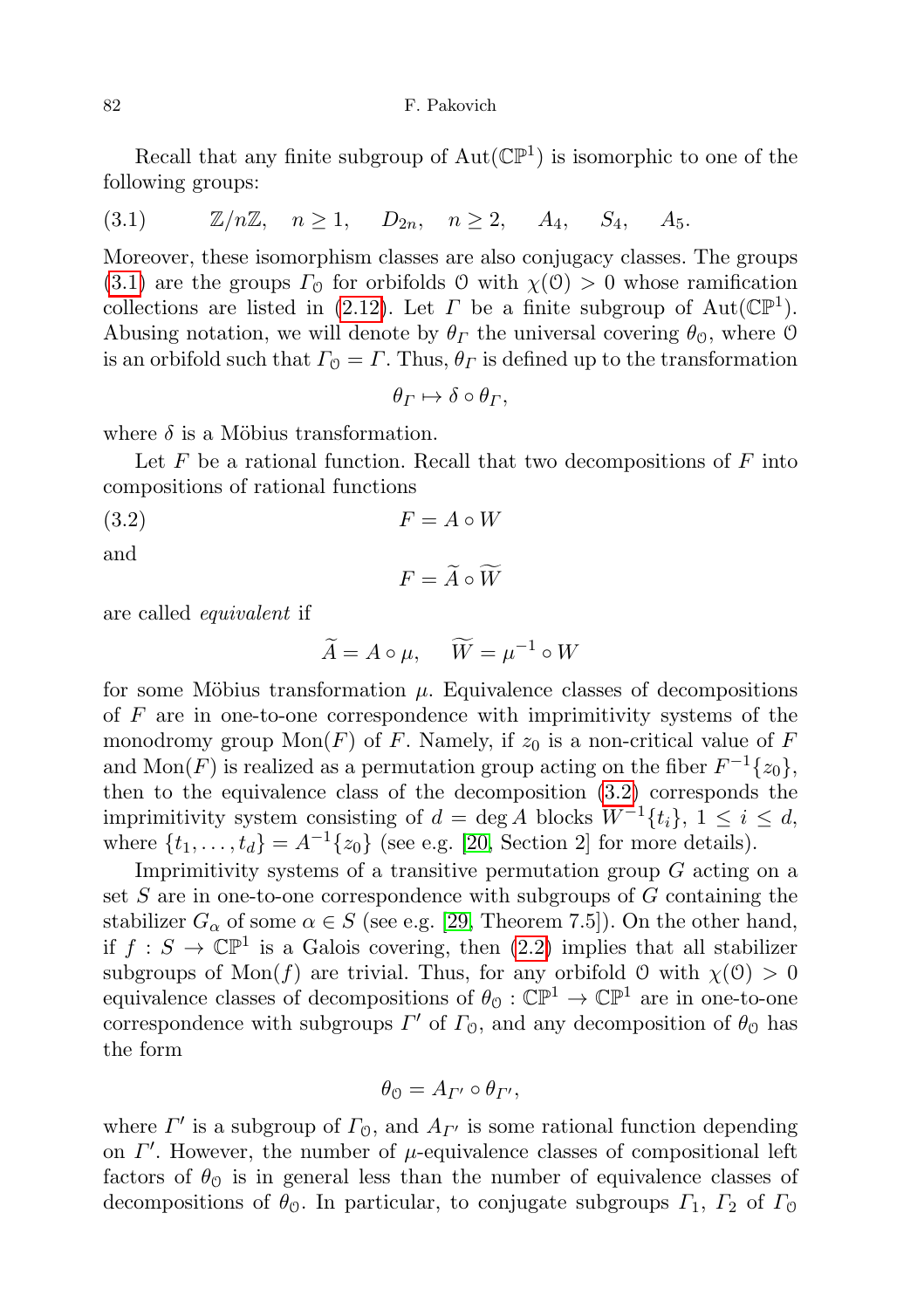correspond  $\mu$ -equivalent functions  $A_{\Gamma_1}$ ,  $A_{\Gamma_2}$ . More precisely, the following statement holds.

<span id="page-10-4"></span>LEMMA 3.1. Let  $\Theta$  be an orbifold of positive Euler characteristic on  $\mathbb{CP}^1$ ,  $\Gamma_1$ ,  $\Gamma_2$  subgroups of  $\Gamma = \Gamma_0$ , and

$$
\theta_0 = A_{\Gamma_i} \circ \theta_{\Gamma_i}, \quad i = 1, 2,
$$

the corresponding decompositions. Then  $A_{\Gamma_2} = A_{\Gamma_1} \circ \delta$  for some Möbius transformation  $\delta$  if and only if  $\Gamma_1$ ,  $\Gamma_2$  are conjugate in  $\Gamma$ .

Proof. The conjugacy condition

$$
\Gamma_2 = \mu^{-1} \circ \Gamma_1 \circ \mu, \quad \mu \in \Gamma,
$$

is equivalent to the condition that for any choice of  $\theta_{\Gamma_1}$  and  $\theta_{\Gamma_2}$ ,

<span id="page-10-0"></span>(3.3) δ ◦ θΓ<sup>2</sup> = θΓ<sup>1</sup> ◦ µ

for some Möbius transformation  $\delta$ . Assume that [\(3.3\)](#page-10-0) holds. Then, since  $\theta_{\mathcal{O}} = \theta_{\mathcal{O}} \circ \mu$  for any  $\mu \in \Gamma$ , we have

$$
\theta_{\mathcal{O}} = A_{\Gamma_1} \circ \theta_{\Gamma_1} = A_{\Gamma_1} \circ \theta_{\Gamma_1} \circ \mu = A_{\Gamma_1} \circ \delta \circ \theta_{\Gamma_2}.
$$

Since, on the other hand,  $\theta_{\mathcal{O}} = A_{\Gamma_2} \circ \theta_{\Gamma_2}$ , we conclude that

<span id="page-10-1"></span>
$$
(3.4) \t\t\t A_{\Gamma_2}=A_{\Gamma_1}\circ\delta.
$$

Conversely, assume that [\(3.4\)](#page-10-1) holds. Consider the algebraic curve obtained by equating the numerator of  $\theta_0(y) - \theta_0(x)$  to zero. Abusing notation we will denote this curve simply by

<span id="page-10-2"></span>
$$
\theta_0(y) - \theta_0(x) = 0.
$$

Since the rational function  $\theta_{\theta}$  is a Galois covering, the curve [\(3.5\)](#page-10-2) splits over  $\mathbb{C}(x)$  into a product of factors of degree one,

$$
y - \mu(x), \quad \mu \in \Gamma.
$$

On the other hand, since

$$
\theta_{0}(y) - \theta_{0}(x) = (A_{\Gamma_{1}} \circ \theta_{\Gamma_{1}})(y) - (A_{\Gamma_{2}} \circ \theta_{\Gamma_{2}})(y)
$$
  
=  $(A_{\Gamma_{1}} \circ \theta_{\Gamma_{1}})(y) - (A_{\Gamma_{1}} \circ \delta \circ \theta_{\Gamma_{2}})(y)$ 

and  $y-x$  is a factor of the algebraic curve  $A_{\Gamma_1}(y) - A_{\Gamma_1}(x) = 0$ , the algebraic curve

<span id="page-10-3"></span>
$$
(3.6) \qquad \theta_{\Gamma_1}(y) - \delta \circ \theta_{\Gamma_2}(x) = 0
$$

is a factor of [\(3.5\)](#page-10-2). Therefore, [\(3.6\)](#page-10-3) also splits over  $\mathbb{C}(x)$  into a product of factors of degree one. Since  $y$  in  $(3.6)$  can be locally represented in the form

$$
y = (\theta_{\Gamma_1}^{-1} \circ \delta \circ \theta_{\Gamma_2})(x),
$$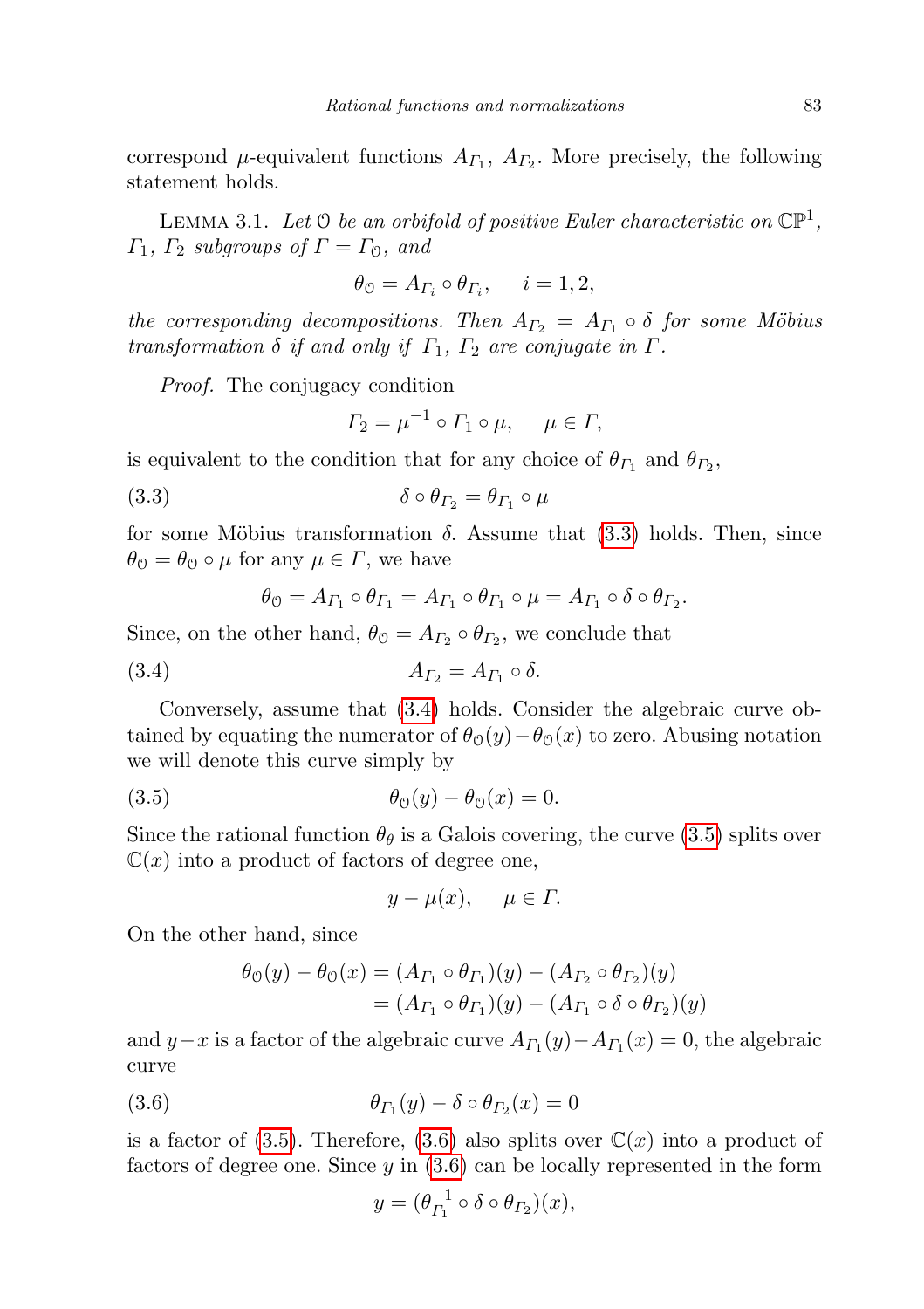84 F. Pakovich

where  $\theta_{L_1}^{-1}$  $\overline{C}_{I_1}^{-1}$  is a branch of the algebraic function inverse to  $\theta_{I_1}$ , we conclude that

$$
\theta_{\varGamma_1}^{-1} \circ \delta \circ \theta_{\varGamma_2} = \mu, \quad \mu \in \varGamma,
$$

implying  $(3.3)$ .

Lemma [2.1](#page-7-0) and formula  $(2.10)$  ensure that any rational function  $A$  of degree greater than one with  $\chi(\mathcal{O}_2^A) > 0$  is a compositional left factor of some  $\theta_0$  with  $\nu(0) = \nu(0_2^A)$ . However, the fact that A is a compositional left factor of  $\theta_0$  only implies that  $\theta_2^A \preceq 0$ . More precisely, the following statement holds.

<span id="page-11-0"></span>LEMMA 3.2. Let  $\mathcal O$  be an orbifold of positive Euler characteristic on  $\mathbb{CP}^1$ and A a compositional left factor of  $\theta_{\mathcal{O}}$  of degree at least two. Then either  $\nu(\mathcal{O}) = \nu(\mathcal{O}_2^A)$ , or one of the following conditions holds:

- $\nu(0) = \{n, n\},\ n \ge 2,\ and\ \nu(0_2^A) = \{d, d\},\ where\ d \mid n, d \ge 2.$
- $\nu(0) = \{2, 2, n\}, n \ge 2, \text{ and } \nu(0_2^A) = \{2, 2, d\}, \text{ where } d | n, d \ge 1.$
- $\nu(\mathbb{O}) = \{2, 3, 3\}, \text{ and } \nu(\mathbb{O}_2^A) = \{3, 3\}.$
- $\nu(\mathcal{O}) = \{2, 3, 4\}$ , and  $\nu(\mathcal{O}_2^A) = \{2, 2, 3\}$  or  $\nu(\mathcal{O}_2^A) = \{2, 2\}$ .

*Proof.* Since  $\mathcal{O}_2^{\theta_0} = \mathcal{O}$ , it follows from the definition of  $\mathcal{O}_2^A$  and the chain rule that  $\mathcal{O}_2^A \preceq \mathcal{O}$ . In particular,  $\chi(\mathcal{O}_2^A) \geq \chi(\mathcal{O}) > 0$ . Since the orbifold  $\mathcal{O}_2^A$ has a universal covering, it cannot have one ramified point, or two ramified points  $z_1, z_2$  such that  $\nu(z_1) \neq \nu(z_2)$ . Furthermore, it cannot be non-ramified since any rational function of degree at least two has critical values. These observations easily yield the statements of the lemma. For example, if  $\nu(0)$  =  $\{2,3,3\}$  and  $\nu(\mathcal{O}) \neq \nu(\mathcal{O}_2^A)$ , then the condition  $\mathcal{O}_2^A \preceq \mathcal{O}$  implies that either  $\mathcal{O}_2^A$  is non-ramified, or  $\nu(\mathcal{O}_2^A)$  is one of the collections  $\{2\}$ ,  $\{3\}$ ,  $\{2,3\}$ ,  $\{3,3\}$ . Excluding orbifolds with no universal covering and the non-ramified sphere, we conclude that  $\nu(\mathcal{O}_2^A) = \{3, 3\}.$ 

4. Proof of Theorem [1.1.](#page-2-0) Basing on the results of Section 3, in this section we prove Theorem [1.1.](#page-2-0) In more detail, for each orbifold  $\mathcal{O}$  on  $\mathbb{CP}^1$ such that  $\chi(0) > 0$  we list all  $\mu$ -equivalence classes of rational functions A with  $\nu(\mathbb{O}_2^A) = \nu(\mathbb{O})$ . We use the following strategy. First, for each conjugacy class of subgroups of  $\Gamma = \Gamma_0$  we find a compositional left factor  $A_{\Gamma}$  of  $\theta_0$  corresponding to a representative  $\Gamma'$  of this class. Then we reject  $A_{\Gamma'}$ with  $\nu(\mathcal{O}_2^{A_{\Gamma'}}) \neq \nu(\mathcal{O})$ . Finally, we describe the  $\mu$ -equivalence classes of the remaining functions. It is clear that any rational function  $A$  of degree one is  $\mu$ -equivalent to  $z^n$  for  $n = 1$ , and is a Galois covering. So, we will only consider compositional left factors of  $\theta_{\mathcal{O}}$  of degree greater than one.

The following elementary lemma is useful for proving that a concrete rational function A has only three critical values.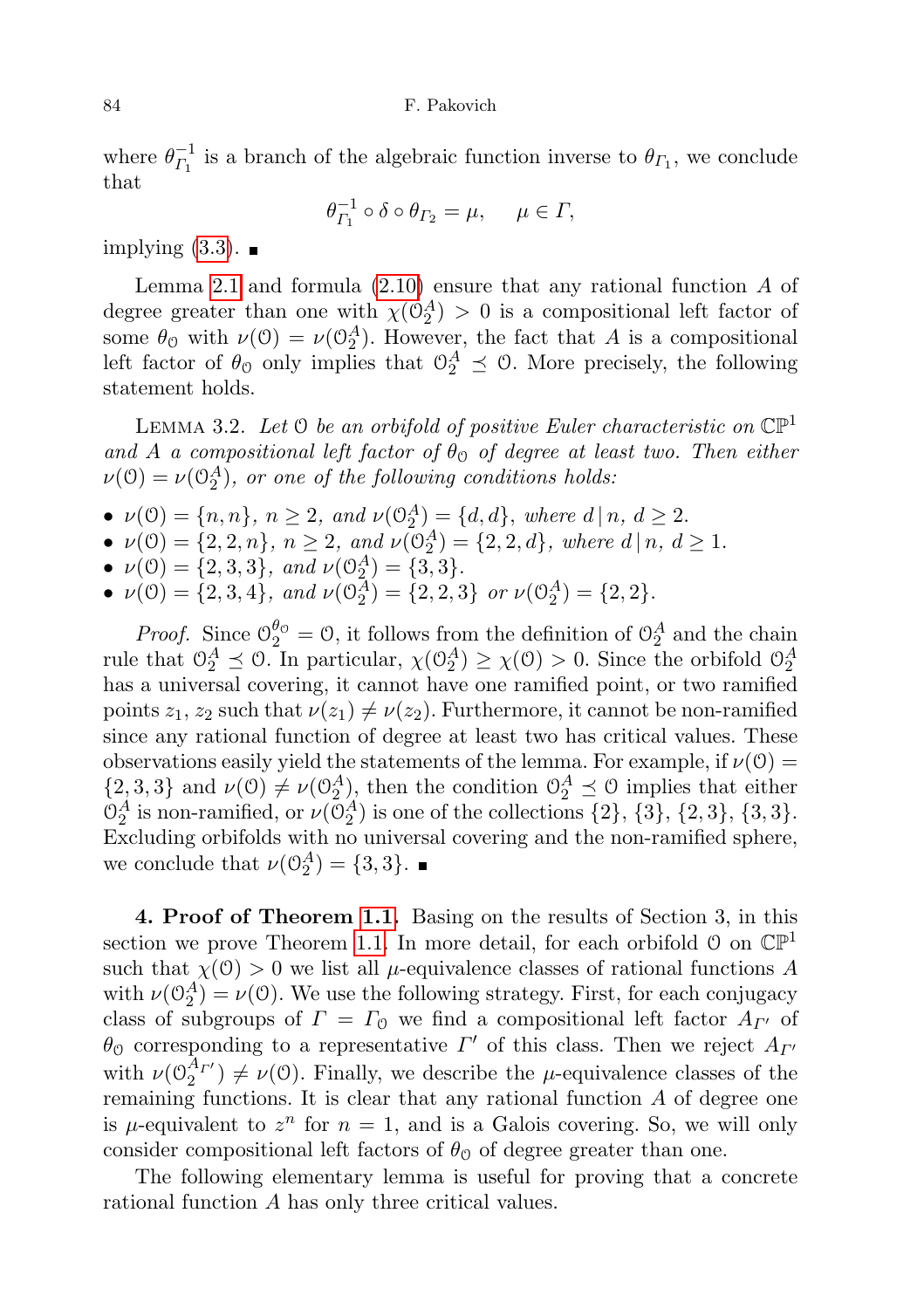<span id="page-12-0"></span>LEMMA 4.1. Let  $f$  be a rational function of degree  $d$  such that the set  $f^{-1}{0, 1, \infty}$  contains at most  $d+2$  points. Then it contains exactly  $d+2$ points, and f has no critical values distinct from 0, 1, and  $\infty$ .

Proof. By the Riemann–Hurwitz formula,

$$
2d - 2 = \sum_{z \in \mathbb{CP}^1} (\deg_z f - 1),
$$

implying that

$$
\sum_{z \in f^{-1}\{0,1,\infty\}} (\deg_z f - 1) \le 2d - 2,
$$

where equality is attained if and only  $f$  has no critical values distinct from  $0, 1$ , and  $\infty$ . Therefore,

$$
|f^{-1}\{0, 1, \infty\}| \ge \sum_{z \in f^{-1}\{0, 1, \infty\}} \deg_z f - 2d + 2 = d + 2,
$$

where equality is attained if and only  $f$  has no critical values distinct from 0, 1, and  $\infty$ . ■

**4.1. Functions with**  $\nu(\mathbb{O}_2^A) = \{n, n\}$ . If  $\nu(\mathbb{O}) = \{n, n\}$ ,  $n \geq 2$ , then without loss of generality we may assume that

$$
\nu(0) = n, \quad \nu(\infty) = n,
$$

the group  $\Gamma_0 = \mathbb{Z}/n\mathbb{Z}$  is generated by the transformation

$$
\alpha: z \mapsto e^{2\pi i/n}z,
$$

and  $\theta_{\odot}$  equals

$$
\theta_{\mathbb{Z}/n\mathbb{Z}} = z^n, \quad n \ge 2.
$$

Further, since any subgroup of  $\mathbb{Z}/n\mathbb{Z}$  is cyclic, and for any  $d | n$  the group  $\mathbb{Z}/n\mathbb{Z}$  contains only one subgroup of order  $n/d$ , any decomposition of  $z^n$ into a composition of rational functions is equivalent to

$$
z^n = z^d \circ z^{n/d},
$$

where  $d | n$ . Thus, since  $\mathbb{O}_2^{z^d} = \{d, d\}$  and  $\{d, d\} \neq \{n, n\}$  for  $d < n$ , we see that  $\nu(\mathbb{O}_2^A) = \{n, n\}$  if and only if  $A \underset{\mu}{\sim} z^n$ .

4.2. Functions with  $\nu(\mathbb{O}_2^A) = \{2, 2, n\}$ . If  $\nu(\mathbb{O}) = \{2, 2, n\}$ ,  $n \geq 2$ , then we may assume that

$$
\nu(-1) = 2
$$
,  $\nu(1) = 2$ ,  $\nu(\infty) = n$ ,

the group  $\Gamma_0 = D_{2n}$  is generated by the transformations

$$
\alpha: z \mapsto e^{2\pi i/n}z, \quad \beta: z \mapsto 1/z,
$$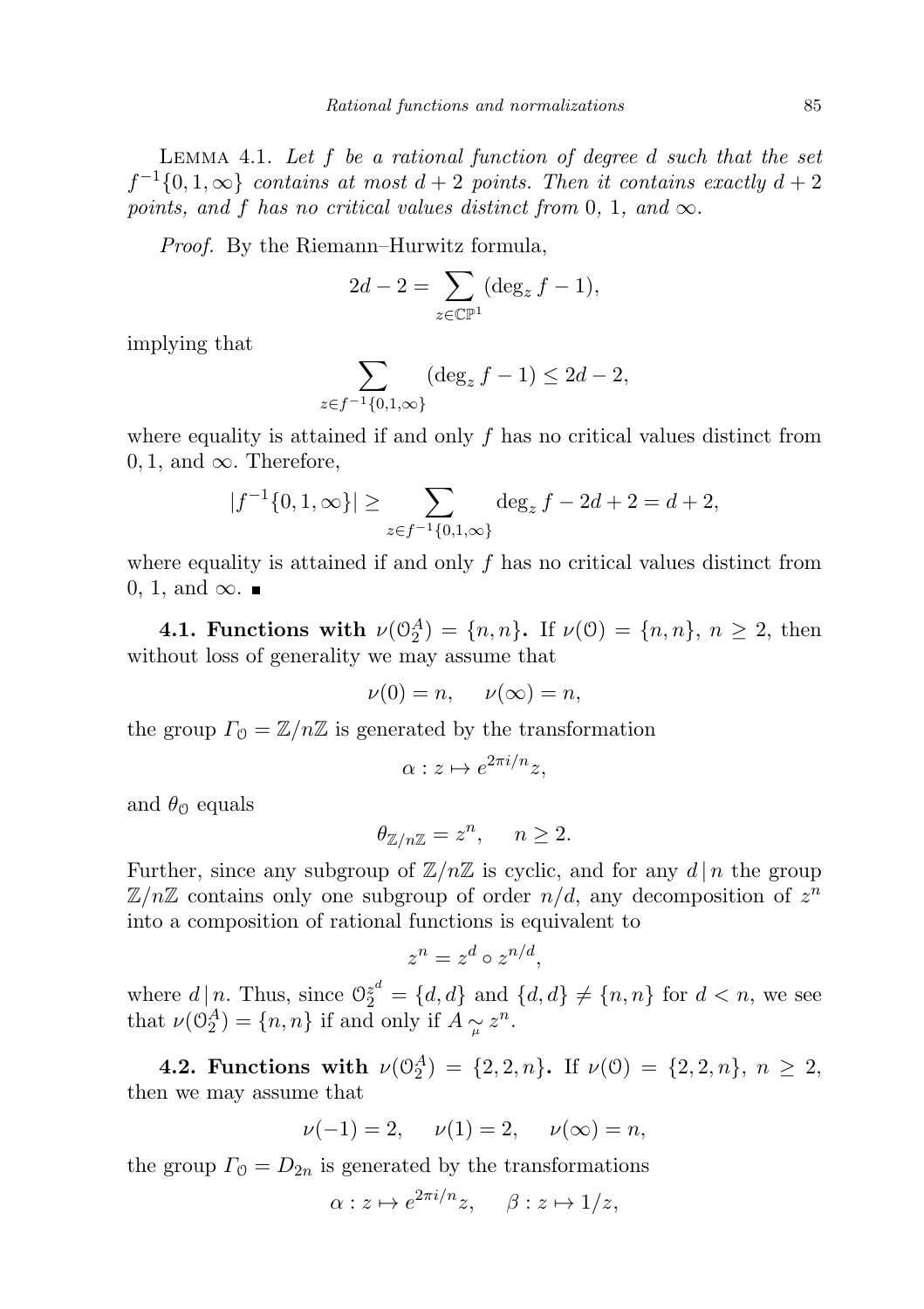and  $\theta_{\mathcal{O}}$  equals

<span id="page-13-0"></span>(4.1) 
$$
\theta_{D_{2n}} = \frac{1}{2} \left( z^n + \frac{1}{z^n} \right), \quad n \ge 2.
$$

Any subgroup G of  $D_{2n}$  is either cyclic or dihedral. More precisely, either  $G = \langle \alpha^d \rangle$ , where  $d | n$ , or  $G = \langle \alpha^d, \alpha^r \beta \rangle$ , where  $d | n$  and  $0 \le r < d$ . Thus, for any  $d | n$  there exists one subgroup of the first type and d subgroups of the second. The subgroups of the second type form one conjugacy class if  $n$ is odd, and one or two conjugacy classes if  $n$  is even according as  $d$  is odd or even.

Correspondingly, any decomposition of [\(4.1\)](#page-13-0) is equivalent either to the decomposition

$$
\frac{1}{2}\left(z^n + \frac{1}{z^n}\right) = \frac{1}{2}\left(z^d + \frac{1}{z^d}\right) \circ z^{n/d},
$$

or to the decomposition

<span id="page-13-1"></span>(4.2) 
$$
\frac{1}{2}\left(z^n+\frac{1}{z^n}\right)=(\varepsilon^d T_d)\circ\frac{1}{2}\left(\varepsilon z^{n/d}+\frac{1}{\varepsilon z^{n/d}}\right),
$$

where  $\varepsilon^{2d} = 1$ . For  $\varepsilon$  and  $-\varepsilon$  the decompositions [\(4.2\)](#page-13-1) are equivalent, since

$$
T_d(-z) = (-1)^d T_d(z).
$$

So, for odd d we can assume that  $\varepsilon^d = 1$ . In either case,

$$
\varepsilon^d T_d \underset{\mu}{\sim} T_d.
$$

Thus, any compositional left factor A of  $(4.2)$  is  $\mu$ -equivalent either to 1  $\frac{1}{2}(z^d+1/z^d)$  or  $T_d$ , implying that  $\nu(\mathbb{O}_2^A) = \{2,2,n\}$  if and only if A is  $\mu$ -equivalent either to (II)(a) or to (II)(b).

**4.3. Functions with**  $\nu(\mathcal{O}_2^A) = \{2, 3, 3\}$ . Any subgroup of  $A_4$  distinct from  $A_4$  is isomorphic to one of the groups  $\{e\}$ ,  $\mathbb{Z}/2\mathbb{Z}$ ,  $\mathbb{Z}/3\mathbb{Z}$ ,  $D_4$ . Furthermore, any two isomorphic subgroups are conjugate in  $A<sub>4</sub>$ . Thus, the function

<span id="page-13-2"></span>(4.3) 
$$
\theta_{A_4} = -\frac{1}{64} \frac{z^3 (z^3 - 8)^3}{(z^3 + 1)^3},
$$

which is a universal covering of the orbifold  $\mathcal O$  defined by the equalities

<span id="page-13-3"></span>(4.4) 
$$
\nu(0) = 3, \quad \nu(1) = 2, \quad \nu(\infty) = 3,
$$

has, up to the change  $A \mapsto A \circ \mu$ , where  $\mu \in \text{Aut}(\mathbb{CP}^1)$ , three compositional left factors of respective degrees 6, 4, and 3. Moreover, these factors cannot be  $\mu$ -equivalent since they have different degrees.

Considering the obvious decomposition

$$
-\frac{1}{64} \frac{z^3 (z^3 - 8)^3}{(z^3 + 1)^3} = -\frac{1}{64} \frac{z (z - 8)^3}{(z + 1)^3} \circ z^3
$$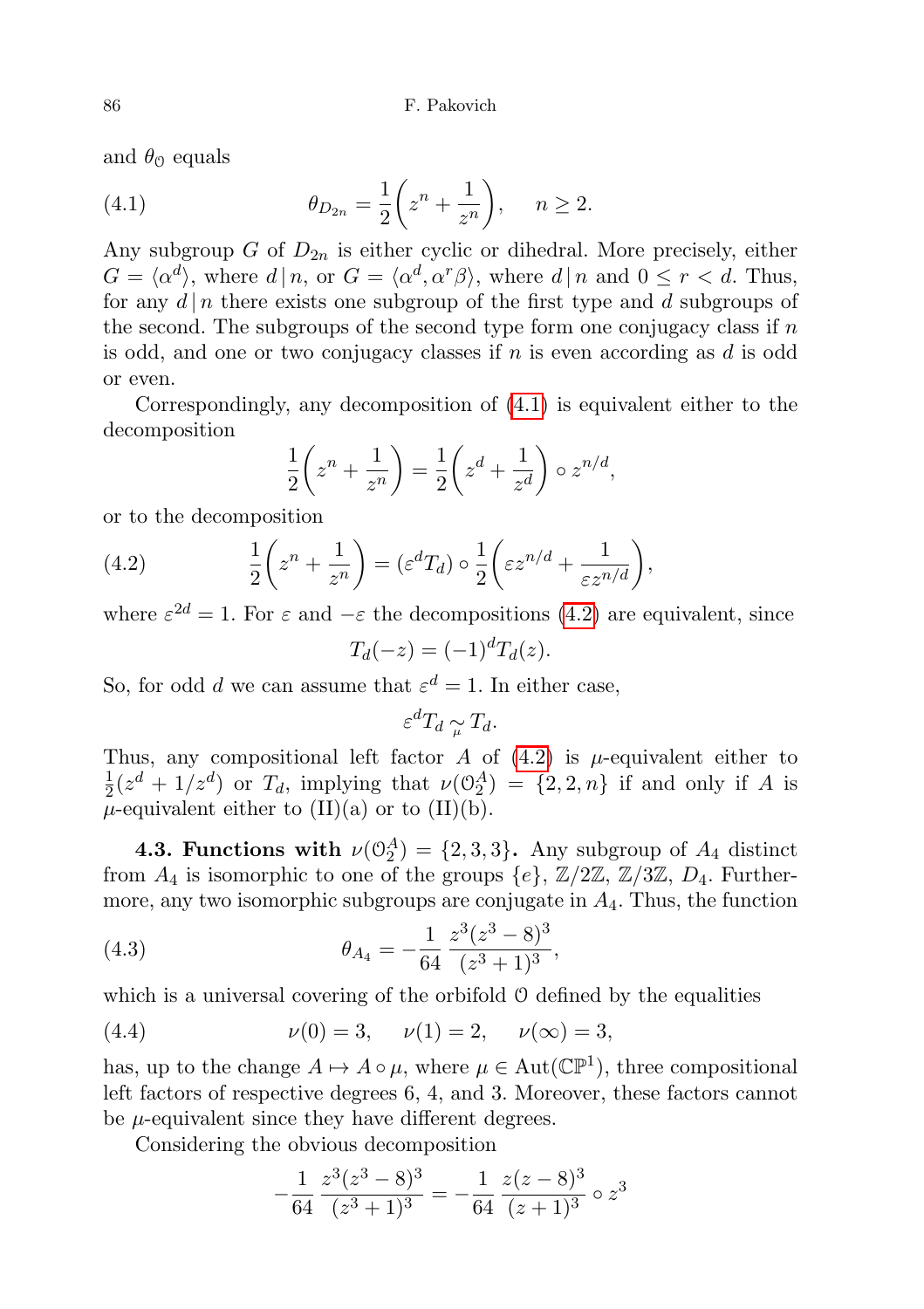and the decomposition

$$
-\frac{1}{64} \frac{z^3 (z^3 - 8)^3}{(z^3 + 1)^3} = -\frac{1}{64} z^3 \circ \frac{z^2 - 4}{z - 1} \circ \frac{z^2 + 2}{z + 1}
$$

found in [\[19\]](#page-27-14), we see that these factors are

<span id="page-14-2"></span>(4.5) 
$$
-\frac{1}{64} \left(\frac{z^2-4}{z-1}\right)^3, \quad -\frac{1}{64} \frac{z(z-8)^3}{(z+1)^3}, \quad -\frac{1}{64} z^3.
$$

Since Lemma [3.2](#page-11-0) implies that a compositional left factor A of  $\theta_0$  satisfies  $\nu(0) = \nu(0_2^A)$  unless  $A \sim z^3$ , we conclude that a rational function A satisfies  $\nu(\mathbb{O}_2^A) = \{2,3,3\}$  if and only if A is  $\mu$ -equivalent to one of the functions in (III).

Notice that [\(4.3\)](#page-13-2) does not coincide with the function

<span id="page-14-0"></span>(4.6) 
$$
\left(\frac{z^4 + 2i\sqrt{3}z^2 + 1}{z^4 - 2i\sqrt{3}z^2 + 1}\right)^3
$$

found by Klein. However, it is easy to see that  $(4.3)$  along with  $(4.6)$  is a universal covering of  $\mathcal O$  given by  $(4.4)$ . Indeed, by the uniqueness of the universal covering, it is enough to show that [\(4.3\)](#page-13-2) satisfies the following conditions: it has only three critical values  $0, 1$  and  $\infty$ , the multiplicity of any critical point over 0 or  $\infty$  is 3, and the multiplicity of any critical point over 1 is 2. Clearly, equalities [\(4.3\)](#page-13-2) and

<span id="page-14-1"></span>(4.7) 
$$
f - 1 = -\frac{1}{64} \frac{\left(z^6 + 20 z^3 - 8\right)^2}{\left(z^3 + 1\right)^3}
$$

imply that  $f^{-1}\{0, 1, \infty\}$  contains at most 14 points, implying by Lemma [4.1](#page-12-0) that  $f^{-1}\{0, 1, \infty\}$  contains exactly 14 points, and f has no critical values distinct from 0, 1, and  $\infty$ . It now follows from [\(4.3\)](#page-13-2) and [\(4.7\)](#page-14-1) that f has the required ramification over 0, 1, and  $\infty$ .

Although the above certainly proves that any rational function with  $\nu(\mathbb{O}_2^A) = \{2,3,3\}$  has one of the forms in (III), the reader may ask how to find the function [\(4.3\)](#page-13-2) and its compositional left factors. A convenient framework for this is provided by the "dessins d'enfants" theory which interprets the functions  $\theta_0$  for orbifolds O with  $\chi(0) > 0$  as Belyi functions of Platonic solids (see  $\lbrack 3 \rbrack$ ,  $\lbrack 15 \rbrack$ ). Assuming that the reader is familiar with rudiments of this theory (see e.g. the books  $[14]$ ,  $[11]$ ), below we sketch the corresponding calculations.

It follows from  $\mathbb{Z}/3\mathbb{Z} < A_4$  that a universal covering of the orbifold given by [\(4.4\)](#page-13-3) can be written in the form

$$
\theta_{\mathcal{O}} = A \circ \theta_{\mathbb{Z}/3\mathbb{Z}} = A \circ z^3
$$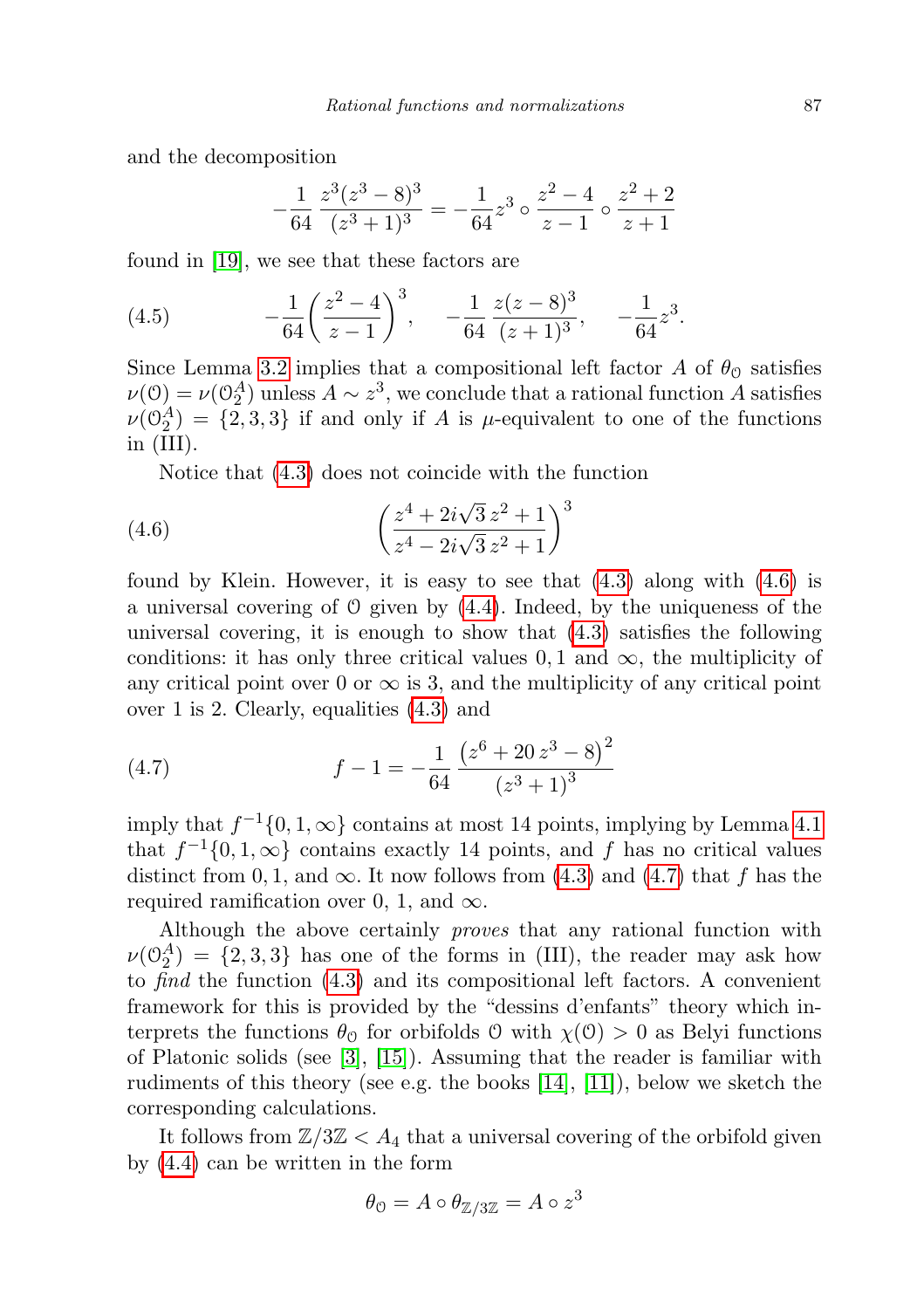

Fig. 1

for some rational function  $A$ , and the chain rule implies that  $A$  is a Belyi function. The dessin  $\lambda$  corresponding to the Belyi function  $\theta_0$  is the tetrahedron shown in Fig. 1, where as usual white vertices are preimages of 0, black vertices are preimages of 1, and the "centers" of faces are preimages of  $\infty$ . If the "interior" white vertex of  $\lambda$  is placed at the origin, while the center of the "exterior" face is placed at infinity, then the dessin  $\lambda_A$  corresponding to the Belyi function A is obtained from  $\lambda$  by factoring through the action of the group  $\mathbb{Z}/3\mathbb{Z}$  viewed as a rotation group of order three around the origin. The corresponding dessin  $\lambda_A$  is shown in Fig. 2. By construction, the white vertex of valency 1 of  $\lambda_A$  is 0 and the center of the face of valency 1 is  $\infty$ . However, we can still place the center of the interior face of  $\lambda_A$  arbitrarily, say at the point  $-1$ . Then

<span id="page-15-0"></span>(4.8) 
$$
A = \frac{az(z-b)^3}{(z+1)^3}
$$

for some  $a, b \in \mathbb{C}$ . Finally, since the finite roots of the derivative of [\(4.8\)](#page-15-0) are b and the roots  $\alpha_1, \alpha_2$  of the polynomial  $z^2 + (2b + 4)z - b$ , it follows from the conditions  $A(\alpha_1) = A(\alpha_2) = 1$  and  $\alpha_1 \neq \alpha_2$  that  $a = -1/64$  and  $b = 8$ . Thus, we arrive at formula [\(4.3\)](#page-13-2) and the second function in [\(4.5\)](#page-14-2).



Fig. 2

Similarly, the inclusion  $\mathbb{Z}/2\mathbb{Z} < A_4$  implies that a universal covering of the orbifold given by [\(4.4\)](#page-13-3) can be written in the form

$$
\theta_{0} = B \circ z^{2}
$$

for some Belyi function  $B$ , as in  $(4.6)$ . However, in order to view the automorphism of order two of the dessin shown in Fig. 1 as a rotation of the second order about the origin, we must redraw it placing one of its black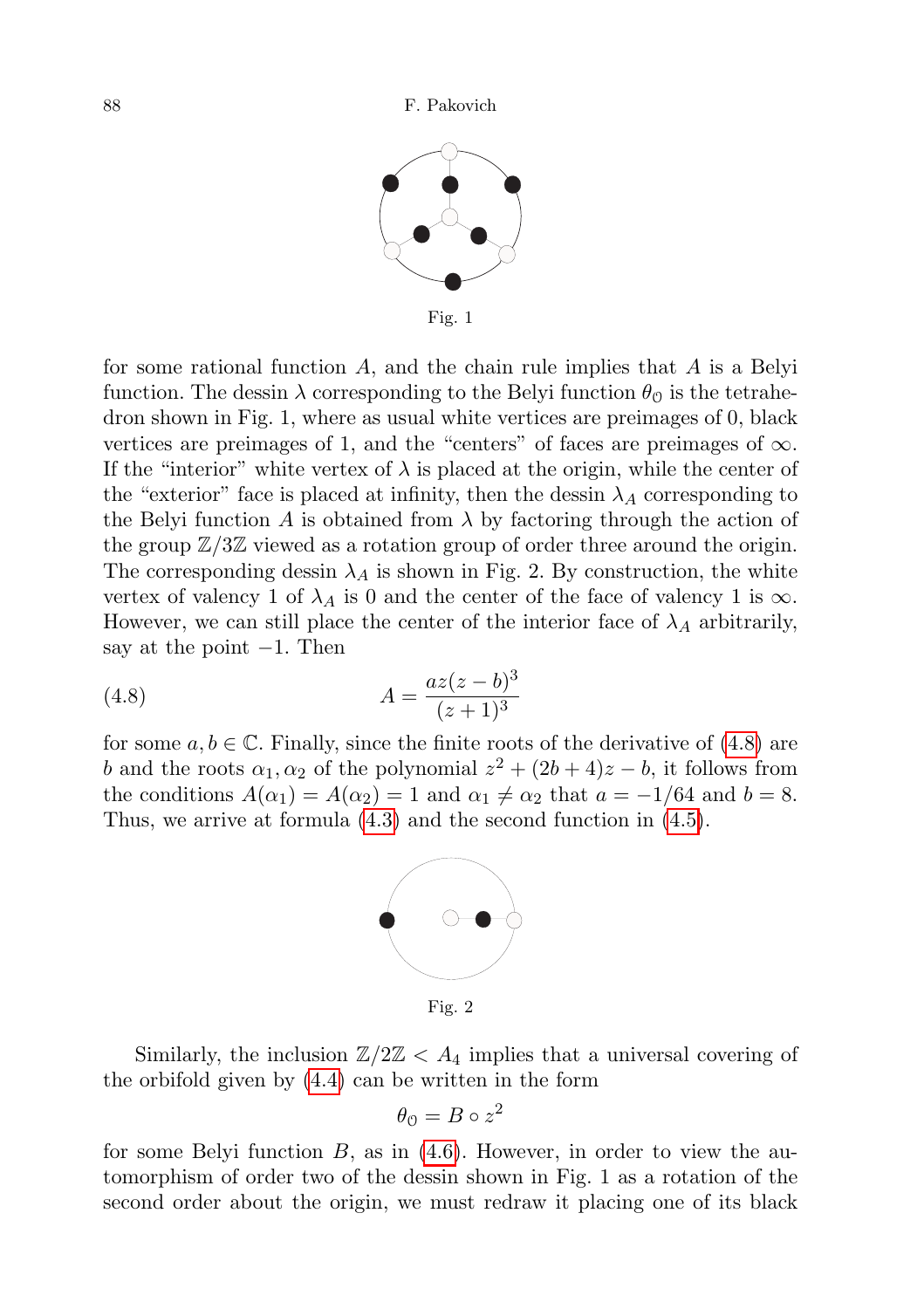

vertices at infinity, as shown in Fig. 3. Factoring now through  $\mathbb{Z}/2\mathbb{Z}$ , we see that the dessin  $\lambda_B$  corresponding to B is the one depicted in Fig. 4.



Fig. 4

We can find the function  $B$  using a reasoning similar to the one used for finding A. However, one can reduce calculations using the fact that the decomposition

$$
\theta_{A_4} = -\frac{1}{64} z^3 \circ \frac{z(z^3 - 8)}{(z^3 + 1)}
$$

corresponds to the subgroup  $D_4$ . Since any subgroup of  $A_4$  isomorphic to  $\mathbb{Z}/2\mathbb{Z}$  is contained in  $D_4$ , this implies that  $B \sim B$ , where

$$
\widetilde{B}=-\frac{1}{64}z^3\circ f
$$

for some rational function  $f$  of degree two. Since we can place the centers of the faces of  $\lambda_B$  at 1 and  $\infty$ , and assume that the sum of two white vertices of valency 3 of  $\lambda_B$  is zero, we have

$$
\widetilde{B} = -\frac{1}{64} \left( \frac{z^2 - c}{z - 1} \right)^3, \quad c \in \mathbb{C}.
$$

Finally, the finite roots of  $\widetilde{B}'(z)$  are  $\pm \sqrt{c}$  and  $1 \pm \sqrt{c}$  $1 - c$ , and it follows from the condition √

$$
\widetilde{B}(1+\sqrt{1-c})=\widetilde{B}(1-\sqrt{1-c})=1
$$

that  $c = 4$ . This gives us the first function in  $(4.5)$ .

**4.4. Functions with**  $\nu(\mathbb{O}_2^A) = \{2, 3, 4\}$ . Any subgroup of  $S_4$  distinct from  $S_4$  is isomorphic to one of the following groups:  $\{e\}$ ,  $\mathbb{Z}/2\mathbb{Z}$ ,  $\mathbb{Z}/3\mathbb{Z}$ ,  $\mathbb{Z}/4\mathbb{Z}$ ,  $D_4$ ,  $S_3$ ,  $D_8$ ,  $A_4$ . Furthermore,  $S_4$  has two conjugacy classes of subgroups isomorphic to  $\mathbb{Z}/2\mathbb{Z}$ , and two conjugacy classes of subgroups isomorphic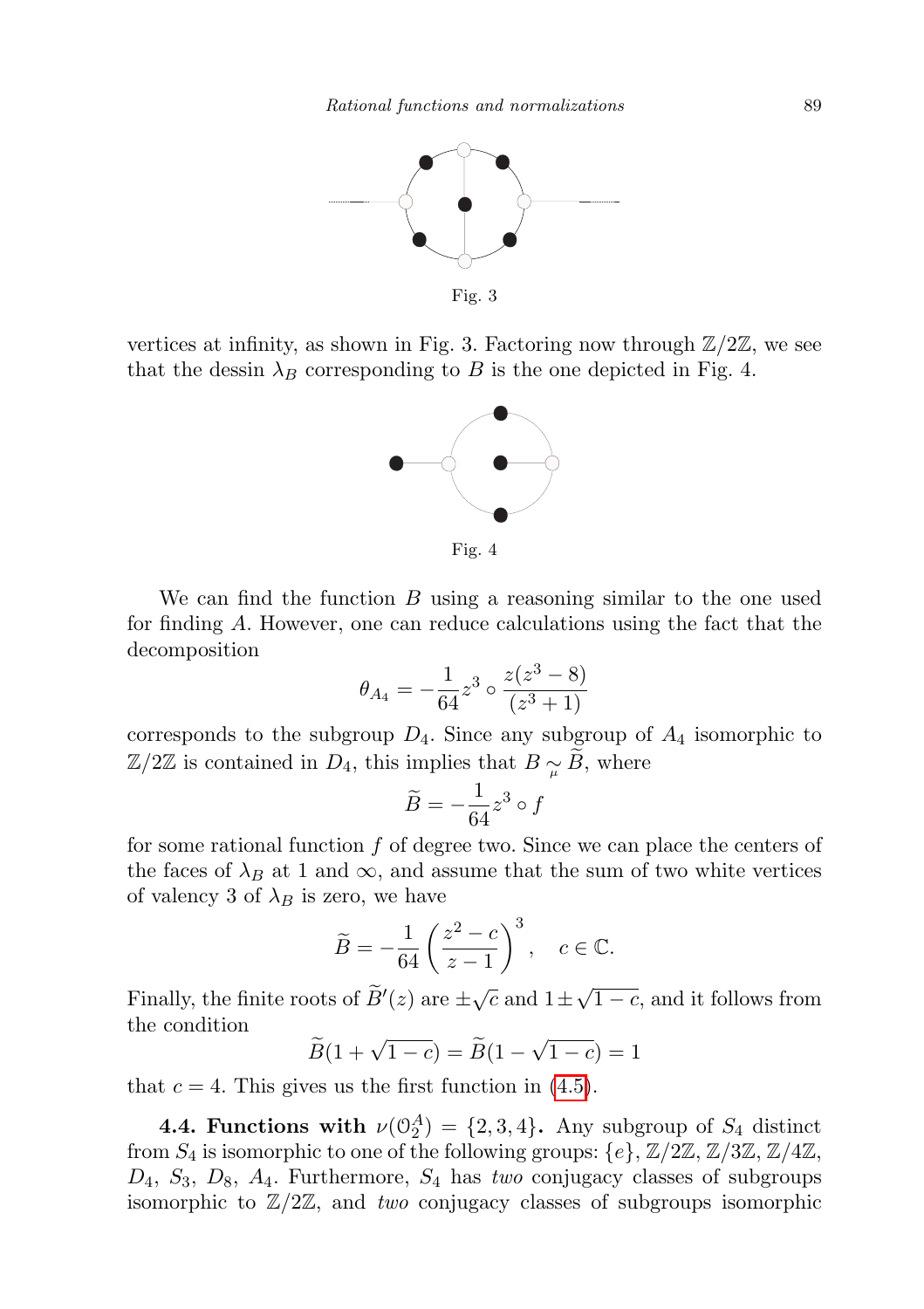to  $D_4$ . Thus, a universal covering  $\theta_0$  of an orbifold O with  $\nu(0) = \{2, 3, 4\}$ has, up to the change  $A \mapsto A \circ \mu$ , where  $\mu \in \text{Aut}(\mathbb{CP}^1)$ , ten compositional left factors. However, not all of them satisfy  $\nu(\mathcal{O}_2^A) = \{2, 3, 4\}$ . For example, for the factors  $A$  of degree two and three, corresponding to the subgroups  $A_4$ and  $D_8$ , clearly  $\nu(\mathbb{O}_2^A) \neq \{2,3,4\}$  since a rational function of degree less than 4 cannot have a critical point of multiplicity 4. Moreover, we will show that one of the factors corresponding to  $D_4$  has the ramification orbifold  $\{2,2,3\}$ . As above, compositional left factors of  $\theta_{S_4}$  can be found with the use of "dessins d'enfants" theory. We omit the details of calculations, restricting ourselves to a formal proof of Theorem [1.1.](#page-2-0)

First, it was already established by Klein that the function

<span id="page-17-1"></span>(4.9) 
$$
\theta_{S_4} = \frac{1}{108} \frac{(x^8 + 14x^4 + 1)^3}{x^4 (x^4 - 1)^4}
$$

is a universal covering of the orbifold O defined by the equalities

$$
\nu(0) = 3
$$
,  $\nu(1) = 2$ ,  $\nu(\infty) = 4$ .

Clearly, the compositional left factor  $L$  in the decomposition

$$
\theta_{S_4} = \frac{1}{54} \frac{(z+7)^3}{(z-1)^2} \circ \theta_{D_8},
$$

where  $\theta_{D_8}$  is given by [\(4.1\)](#page-13-0), corresponds to the subgroup  $D_8$ . Using now the decomposition

$$
\theta_{D_8} = \frac{1}{2} \left( z + \frac{1}{z} \right) \circ z^4,
$$

we obtain the compositional left factor

$$
R = L \circ \frac{1}{2} \left( z + \frac{1}{z} \right) = \frac{1}{108} \frac{(z^2 + 14z + 1)^3}{z(z - 1)^4}.
$$

of  $\theta_{S_4}$  corresponding to  $\mathbb{Z}/4\mathbb{Z}$ . Since R has a pole of order four, it follows from Lemma [3.2](#page-11-0) that  $\nu(\mathcal{O}_2^R) = \{2, 3, 4\}.$ 

Similarly, using the decompositions

$$
\frac{1}{2}\left(z^4 + \frac{1}{z^4}\right) = T_2 \circ \frac{1}{2}\left(z^2 + \frac{1}{z^2}\right), \quad \frac{1}{2}\left(z^4 + \frac{1}{z^4}\right) = -T_2 \circ \frac{1}{2}\left(iz^2 + \frac{1}{iz^2}\right),
$$

we obtain the compositional left factors

<span id="page-17-0"></span>(4.10) 
$$
B_1 = L \circ T_2 = \frac{1}{27} \frac{(z^2 + 3)^3}{(z^2 - 1)^2},
$$

$$
B_2 = L \circ (-T_2) = -\frac{1}{27} \frac{(z^2 - 4)^3}{z^4}
$$

of  $\theta_{S_4}$ , corresponding to subgroups isomorphic to  $D_4$ . Since  $B_2$  has a pole of order four,  $\nu(\mathbb{O}_2^{B_2}) = \{2, 3, 4\}$ . On the other hand, it follows from  $(4.10)$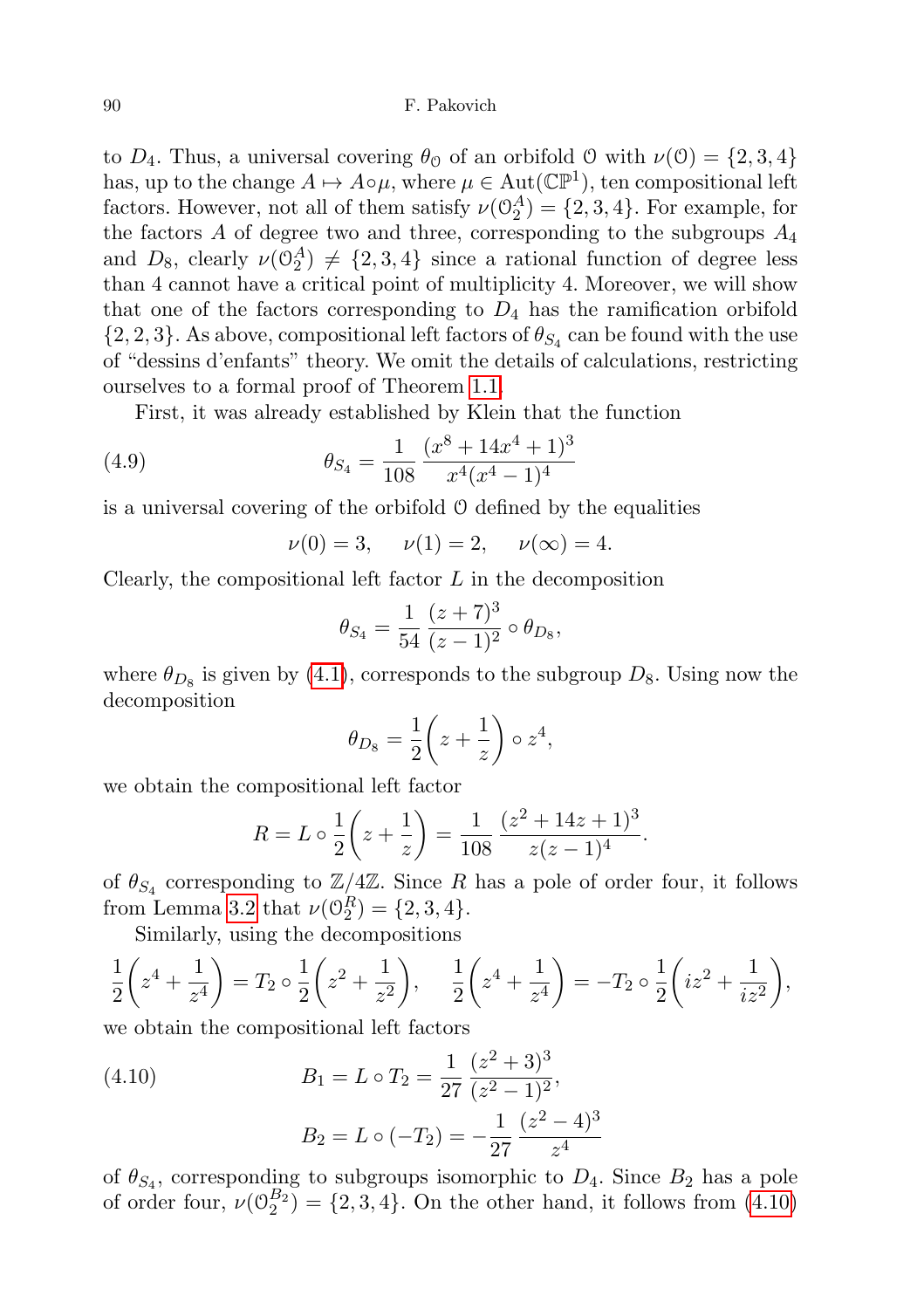and

$$
B_1 - 1 = \frac{1}{27} \frac{z^2 (z^2 - 9)^2}{(z^2 - 1)^2}
$$

that  $\nu(\mathbb{O}_2^{B_1}) = \{2, 2, 3\}$ . The subgroups corresponding to the functions  $B_1$ and  $B_2$  are not conjugate since otherwise Lemma [3.1](#page-10-4) would imply that  $B_1 = B_2 \circ \mu$  for some  $\mu \in \text{Aut}(\mathbb{CP}^1)$ , in contradiction with  $\nu(\mathcal{O}_2^{B_1}) \neq \nu(\mathcal{O}_2^{B_2})$ .

Further, composing L with the compositional left factors  $T_4$ ,  $-T_4$  of  $\theta_{D_8}$ we obtain the compositional left factors

$$
B_3 = L \circ T_4 = \frac{4}{27} \frac{(z^4 - z^2 + 1)^3}{z^4 (z^2 - 1)^2},
$$
  
\n
$$
B_4 = L \circ (-T_4) = -\frac{1}{27} \frac{(2z^2 + 1)^3 (2z^2 - 3)^3}{(2z^2 - 1)^4}
$$

of  $\theta_{S_4}$ , corresponding to subgroups isomorphic to  $\mathbb{Z}/2\mathbb{Z}$ . Moreover, the subgroups corresponding to  $B_3$  and  $B_4$  are not conjugate, since  $B_3$  has ramification 2, 2, 4, 4 over infinity, while  $B_4$  has the ramification 4, 4, 4.

The function

$$
M = -\frac{256}{27}z^3(z-1)
$$

corresponding to the subgroup  $S_3 \cong D_6$  is obtained from the decomposition

<span id="page-18-0"></span>(4.11) 
$$
-\frac{1}{432} \frac{(16z^8 - 56z^4 + 1)^3}{z^4 (4z^4 + 1)^4} = -\frac{256}{27} z^3 (z - 1) \circ \frac{1}{8} \frac{(2z^2 + 2z - 1)(4z^4 + 8z^2 + 1)}{z (4z^4 + 1)}.
$$

The function on the left side of  $(4.11)$  is obtained from  $(4.9)$  by the substitution  $z = \omega z$ , where  $\omega^4 = -4$ .

Finally, consider the decomposition

<span id="page-18-1"></span>(4.12) 
$$
256 \frac{z^3 (z^6 - 7z^3 - 8)^3}{(z^6 + 20z^3 - 8)^4} = -\frac{4x}{x^2 + 1 - 2x} \circ \theta_{A_4},
$$

where  $\theta_{A_4}$  is given by [\(4.3\)](#page-13-2). The function f on the left of [\(4.12\)](#page-18-1) is  $\mu$ equivalent to [\(4.9\)](#page-17-1). This can be checked as above using the formula

$$
f-1 = -\frac{(z^2+2)^2(z^4-2z^2+4)^2(z^2-4z-2)^2(z^4+4z^3+18z^2-8z+4)^2}{(z^6+20z^3-8)^4}
$$

and Lemma [4.1.](#page-12-0) Composing now the left factor of  $f$  from  $(4.12)$  with the left factor of  $\theta_{A_4}$  of degree 4 found above, we arrive at the function

$$
\left(-\frac{4x}{x^2+1-2x}\right) \circ \left(-\frac{1}{64} \frac{z(z-8)^3}{(z+1)^3}\right) = 256 \frac{z(z^2-7z-8)^3}{(z^2+20z-8)^4}
$$

corresponding to the subgroup  $\mathbb{Z}/3\mathbb{Z}$ .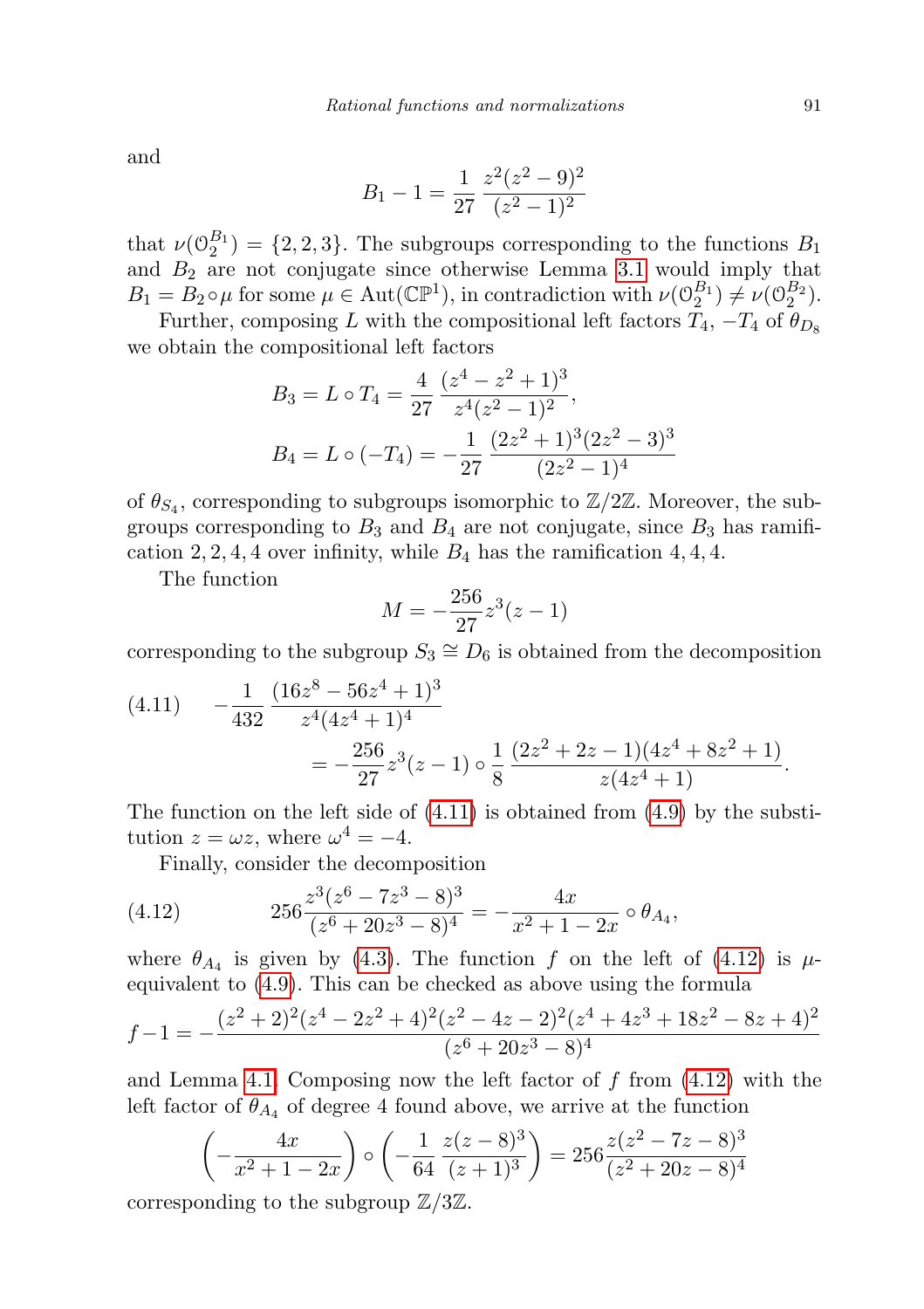#### 92 F. Pakovich

**4.5. Functions with**  $\nu(\mathbb{O}_2^A) = \{2, 3, 5\}$ . The subgroups of  $A_5$  distinct from  $A_5$  are  $\{e\}$ ,  $\mathbb{Z}/2\mathbb{Z}$ ,  $\mathbb{Z}/3\mathbb{Z}$ ,  $D_4$ ,  $\mathbb{Z}/5\mathbb{Z}$ ,  $D_6$ ,  $D_{10}$ , and  $A_4$ . Since any two isomorphic subgroups in  $A_5$  are conjugate, it follows from Lemma [3.1](#page-10-4) that a universal covering  $\theta_0$  of an orbifold  $\theta$  with  $\nu(\theta) = \{2, 3, 5\}$  has, up to the transformation  $A \mapsto A \circ \mu$ , where  $\mu \in Aut(\mathbb{CP}^1)$ , eight compositional left factors  $A$  of respective degrees 60, 30, 20, 15, 12, 10, 6, and 5. Since these factors have different degrees, they cannot be  $\mu$ -equivalent. Furthermore, by Lemma [3.2,](#page-11-0) all these factors satisfy  $\nu(\mathbb{O}_2^A) = \{2, 3, 5\}$ . Therefore, up to  $\mu$ -equivalence, there exist exactly eight rational functions A with  $\nu(\mathcal{O}_2^A)$  =  $\{2,3,5\}$ , and to finish the proof of Theorem [1.1](#page-2-0) we must only check that all functions A from (V) satisfy  $\nu(\mathcal{O}_2^A) = \{2, 3, 5\}$ . In turn, the last statement follows easily from Lemma [4.1](#page-12-0) and the formulas for  $A - 1$  given below:

(a) 
$$
\frac{1}{1728} \frac{(z^{30} - 522z^{25} - 10005z^{20} - 10005z^{10} + 522z^5 + 1)^2}{z^5 (z^{10} - 11z^5 - 1)^5},
$$

(b) 
$$
-\frac{1}{6144}(3z+11)(3z^2+2z+27)^2
$$

(c) 
$$
\frac{1}{1728} \frac{(z^2 + 12z + 40)(z^2 - 6z + 4)^2}{z - 5},
$$

(d) 
$$
-\frac{1}{9} \frac{(180z^2 + 380z + 229)(20z^2 + 20z + 41)^2(20z^2 - 580z - 979)^2}{(20z^2 + 140z + 101)^5},
$$

,

,

(e) 
$$
\frac{1}{1728} \frac{(z^6 - 522z^5 - 10005z^4 - 10005z^2 + 522z + 1)^2}{z(z^2 - 11z - 1)^5}
$$

$$
(10z + 3)(20z2 + 20z + 1)(10z2 + 10z + 3)2
$$
  
\n
$$
(f) -\frac{1}{27} \frac{\times (500z4 + 300z3 + 70z2 + 10z + 1)2}{(20z2 + 10z + 1)5},
$$
  
\n
$$
(z2 + 5)2(8z4 - 100z3 + 2055z2 + 500z + 200)2
$$
  
\n(g) 
$$
-\frac{1}{64} \frac{\times (z4 - 350z3 - 2190z2 + 1750z + 25)2}{(z4 + 55z3 - 165z2 - 275z + 25)5},
$$
  
\n
$$
(z2 + 4)(z2 - 2z - 4)2(z4 + 3z2 + 1)2
$$
  
\n(h) 
$$
\frac{1}{1799} \frac{\times (z4 + 6z3 + 21z2 + 36z + 61)2(z4 - 4z3 + 21z2 - 34z + 41)2}{(z4 + 6z3 + 21z2 + 36z + 61)2(z4 - 4z3 + 21z2 - 34z + 41)2}.
$$

(h) 
$$
\frac{1}{1728} \frac{\times (z^4 + 6z^3 + 21z^2 + 36z + 61)^2 (z^4 - 4z^3 + 21z^2 - 34z + 6z^2)}{(z - 1)^5 (z^4 + z^3 + 6z^2 + 6z + 11)^5}
$$

**5. Functions with**  $\chi(\mathbb{O}_2^A) = 0$ . Let 0 be an orbifold on  $\mathbb{CP}^1$  such that  $\chi(\mathcal{O}) = 0$ . Then the corresponding group  $\Gamma_{\mathcal{O}}$  is generated by translations of  $\mathbb C$  by elements of some lattice  $L \subset \mathbb C$  of rank two and the transformation  $z \mapsto \varepsilon z$ , where  $\varepsilon$  is an nth root of unity with  $n = 2, 3, 4$ , or 6, such that  $\varepsilon L = L$ . We will denote by  $\Lambda_0$  the subgroup of  $\Gamma_0$  generated by translations. The group  $\Lambda_0$  is normal in  $\Gamma_0$ , and can be described as the kernel of the homomorphism  $\psi : \Gamma_0 \to \mathbb{C}$  which sends  $\sigma = az + b \in \Gamma_0$  to  $\psi(\sigma) = a \in \mathbb{C}$ . For  $\nu(0) = \{2, 2, 2, 2\}$  the complex structure of  $\mathbb{C}/\Lambda_0$  may be arbitrary, and the function  $\theta_0$  is the corresponding Weierstrass function  $\varphi(z)$ . On the other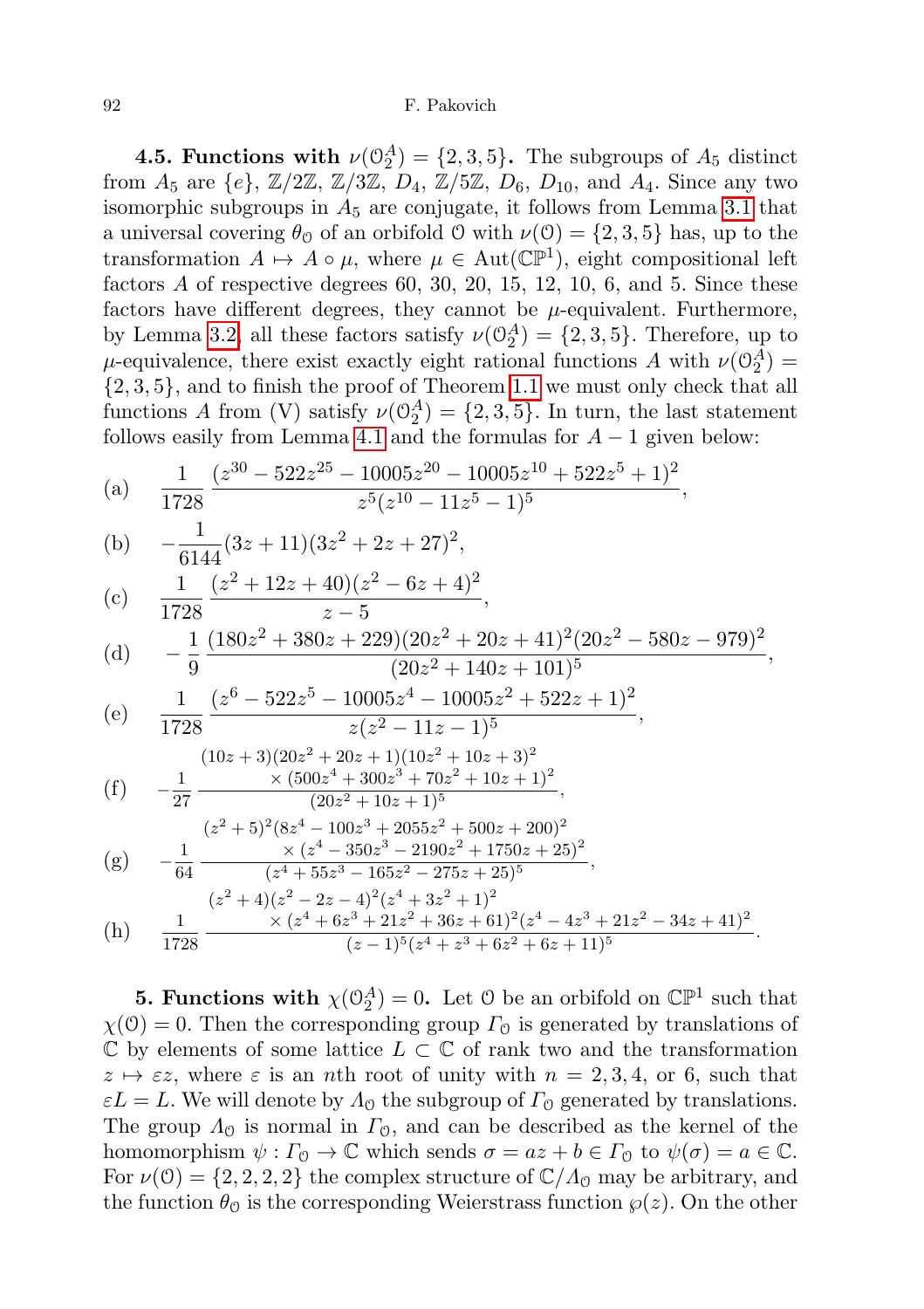hand, for  $\nu(0)$  equal to  $\{2, 4, 4\}$ ,  $\{3, 3, 3\}$ , or  $\{2, 3, 6\}$  the complex structure of  $\mathbb{C}/\Lambda_{\mathcal{O}}$  is rigid and arises from the tiling of  $\mathbb{C}$  by squares, equilateral triangles, or alternately colored equilateral triangles, respectively. Accordingly, the function  $\theta_{\rm O}$  may be written in terms of the corresponding Weierstrass functions as  $\wp^2(z)$ ,  $\wp'(z)$ , and  $\wp'^2(z)$  (see [\[18\]](#page-27-15) and [\[7,](#page-26-7) Section IV.9.12]).

The following statement provides a geometric description of covering maps  $A: \mathcal{O}_1 \to \mathcal{O}_2$  between orbifolds of zero characteristic.

<span id="page-20-1"></span>THEOREM 5.1. Let A be a rational function. Then  $A: \mathcal{O}_1 \to \mathcal{O}_2$  is a covering map between some orbifolds on  $\mathbb{CP}^1$  of zero Euler characteristic if and only if there exist elliptic curves  $\mathfrak{C}_1$  and  $\mathfrak{C}_2$ , subgroups  $\Omega_1 \subseteq \text{Aut}(\mathfrak{C}_1)$ and  $\Omega_2 \subseteq \text{Aut}(\mathcal{C}_2)$ , and a holomorphic map  $\alpha : \mathcal{C}_1 \to \mathcal{C}_2$  such that the diagram

<span id="page-20-0"></span>(5.1) 
$$
\begin{array}{ccc}\n C_1 & \xrightarrow{\alpha} & C_2 \\
\pi_1 & & \pi_2 \\
\mathbb{C}\mathbb{P}^1 & \xrightarrow{A} & \mathbb{C}\mathbb{P}^1\n\end{array}
$$

where  $\pi_1 : \mathfrak{C}_1 \to \mathfrak{C}_1/\Omega_1$  and  $\pi_2 : \mathfrak{C}_2 \to \mathfrak{C}_2/\Omega_2$  are the quotient maps, commutes.

*Proof.* If A is a rational function such  $A: \mathcal{O}_1 \to \mathcal{O}_2$  is a covering map between some orbifolds of zero Euler characteristic, then there exists an isomorphism  $F = az + b, a, b \in \mathbb{C}$ , of the complex plane which makes the diagram

$$
\begin{array}{ccc}\n\mathbb{C} & \xrightarrow{F = az + b} & \mathbb{C} \\
\downarrow \theta_{0_1} & & \downarrow \theta_{0_2} \\
\downarrow \theta_1 & \xrightarrow{A} & \mathbb{O}_2\n\end{array}
$$

commutative and satisfies [\(2.8\)](#page-6-0) for some homomorphism  $\varphi : \Gamma_{0_1} \to \Gamma_{0_2}$ . Moreover,  $\varphi$  is a monomorphism since F is invertible, and hence the equality  $F \circ \sigma = F$  implies that  $\sigma = z$ .

It is clear that  $C_1 = \mathbb{C}/\Lambda_{0_1}$  and  $C_2 = \mathbb{C}/\Lambda_{0_2}$  are Riemann surfaces of genus one, and the groups

$$
\Omega_1 \cong \Gamma_{\mathcal{O}_1} / \Lambda_{\mathcal{O}_1}, \qquad \Omega_2 \cong \Gamma_{\mathcal{O}_2} / \Lambda_{\mathcal{O}_2}
$$

are cyclic groups of order 2, 3, 4, or 6. Moreover, we can consider  $\mathcal{C}_1$  and  $\mathcal{C}_2$ as elliptic curves, whose marked points are projections of the origin, and  $\Omega_1$ and  $\Omega_2$  as the automorphism groups of  $\mathfrak{C}_1$  and  $\mathfrak{C}_2$ . Further,

$$
\theta_{0_1} = \pi_1 \circ \psi_1, \quad \theta_{0_2} = \pi_2 \circ \psi_2,
$$

where

$$
\psi_1 : \mathbb{C} \to \mathbb{C}/\Lambda_{0_1} \cong \mathcal{C}_1, \quad \psi_2 : \mathbb{C} \to \mathbb{C}/\Lambda_{0_2} \cong \mathcal{C}_2,
$$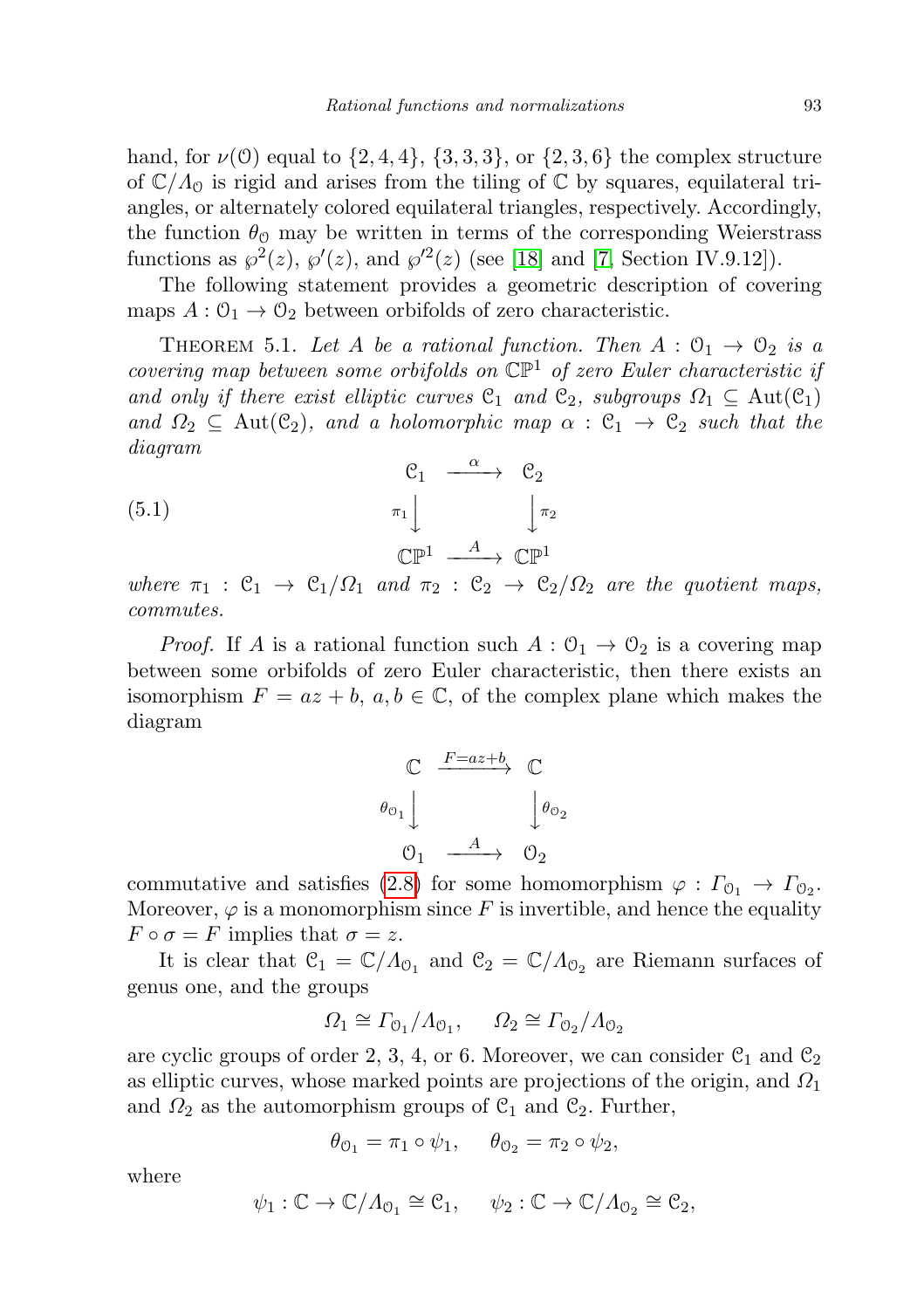and

$$
\pi_1: \mathcal{C}_1 \to \mathcal{C}_1/\Omega_1 \cong \mathbb{CP}^1, \quad \pi_2: \mathcal{C}_2 \to \mathcal{C}_2/\Omega_2 \cong \mathbb{CP}^1,
$$

are quotient maps. Finally, since  $\varphi$  is a monomorphism, it maps elements of infinite order of  $\Gamma_{0_1}$  to elements of infinite order of  $\Gamma_{0_2}$ . Thus,  $\varphi(\Lambda_{0_1}) \subset \Lambda_{0_2}$ , implying that F descends to a holomorphic map  $\alpha : \mathfrak{C}_1 \to \mathfrak{C}_2$  which makes the diagram

<span id="page-21-0"></span>

commutative.

In the other direction, we can complete any diagram [\(5.1\)](#page-20-0) to [\(5.2\)](#page-21-0), setting  $\psi_1$  and  $\psi_2$  equal to the usual universal coverings of the Riemann surfaces  $\mathcal{C}_1$  and  $\mathcal{C}_2$ . Since  $\pi_1$  and  $\pi_2$  are Galois coverings and the maps  $\psi_1$  and  $\psi_2$ are non-ramified, it is easy to see that the maps  $\pi_1 \circ \psi_1 : \mathbb{C} \to \mathbb{O}_2^{\pi_1}$  and  $\pi_2 \circ \psi_2 : \mathbb{C} \to \mathbb{O}_2^{\pi_2}$  are universal coverings of the orbifolds  $\mathbb{O}_2^{\pi_1}$  and  $\mathbb{O}_2^{\pi_2}$ , implying that  $A: \mathbb{O}_2^{\pi_1} \to \mathbb{O}_2^{\pi_2}$  is a covering map between orbifolds. Finally, since

$$
\widetilde{\mathcal{O}}_2^{\pi_1} = \widetilde{\mathcal{O}}_2^{\pi_2} = \mathbb{C},
$$

these orbifolds have zero Euler characteristic.

Obviously, Corollary [2.3](#page-8-2) and Theorem [5.1](#page-20-1) imply the first part of Theorem [1.2.](#page-4-1) On the other hand, in order to prove the second part we must show that if  $A: \mathcal{O}_1 \to \mathcal{O}_2$  is a covering map between orbifolds of zero Euler characteristic such that  $\chi(\mathcal{O}_2^A) > 0$ , then A is  $\mu$ -equivalent either to a cyclic function for some  $n \leq 4$ , or to a dihedral function for some  $n \leq 4$ , or to a tetrahedral function. The theorem below provides a more precise version of the required statement.

<span id="page-21-1"></span>THEOREM 5.2. Let A be a rational function and  $\mathcal{O}_1$ ,  $\mathcal{O}_2$  orbifolds such that  $\chi(\mathcal{O}_1) = \chi(\mathcal{O}_2) = 0$ . Assume that  $A : \mathcal{O}_1 \to \mathcal{O}_2$  is a covering map between orbifolds. Then either  $\chi(\mathcal{O}_2^A) = 0$  and  $\mathcal{O}_2 = \mathcal{O}_2^A$ ,  $\mathcal{O}_1 = \mathcal{O}_1^A$ , or  $\chi(\mathbb{O}_2^A)>0$  and one of the following conditions holds:

(1) 
$$
\nu(\mathbb{O}_2^A) = \{2, 2\}, \quad A_{\sim \mu} z^2, \quad \nu(\mathbb{O}_1) = \nu(\mathbb{O}_2) = \{2, 2, 2, 2\},
$$

(2) 
$$
\nu(\mathcal{O}_2^A) = \{2, 2\}, \quad A_{\widetilde{\mu}} z^2, \quad \nu(\mathcal{O}_1) = \nu(\mathcal{O}_2) = \{2, 4, 4\},
$$

(3) 
$$
\nu(\mathbb{O}_2^A) = \{2, 2\}, \quad A_{\sim \mu} z^2, \quad \nu(\mathbb{O}_1) = \{2, 2, 2, 2\}, \quad \nu(\mathbb{O}_2) = \{2, 4, 4\},
$$

(4) 
$$
\nu(\mathbb{O}_2^A) = \{2, 2\}, \quad A_{\sim \mu} z^2, \quad \nu(\mathbb{O}_1) = \{3, 3, 3\}, \quad \nu(\mathbb{O}_2) = \{2, 3, 6\},
$$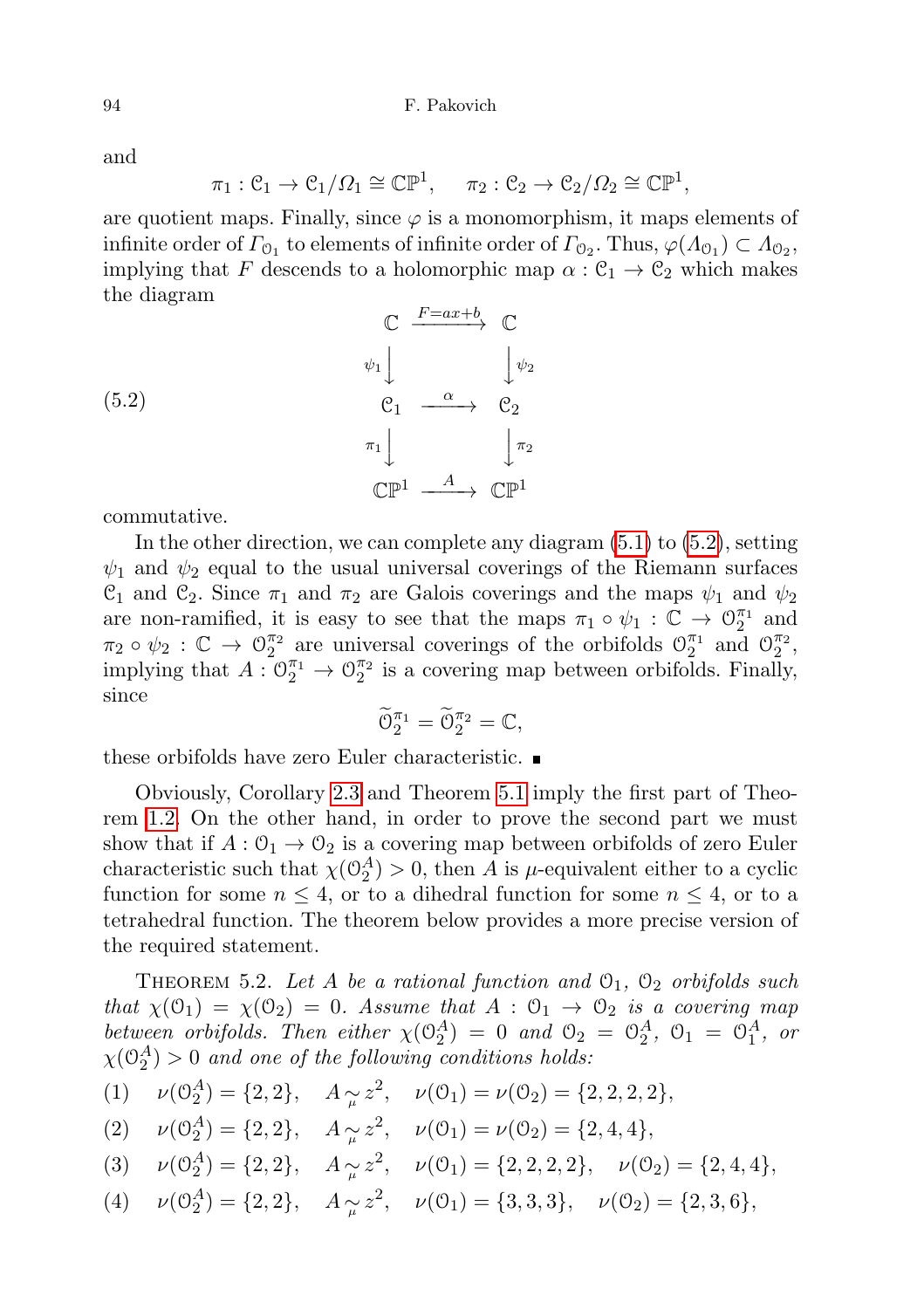(5) 
$$
\nu(\theta_2^A) = \{3,3\}, A_{\mu} z^3, \nu(0_1) = \nu(0_2) = \{3,3,3\},
$$
  
\n(6)  $\nu(\theta_2^A) = \{3,3\}, A_{\mu} z^3, \nu(0_1) = \{2,2,2,2\}, \nu(0_2) = \{2,3,6\},$   
\n(7)  $\nu(\theta_2^A) = \{4,4\}, A_{\mu} z^4, \nu(0_1) = \{2,2,2,2\}, \nu(0_2) = \{2,4,4\},$   
\n(8)  $\nu(\theta_2^A) = \{2,2,2\}, A_{\mu} \frac{1}{2} \left(z^2 + \frac{1}{z^2}\right), \nu(0_1) = \nu(0_2) = \{2,2,2,2\},$   
\n(9)  $\nu(\theta_2^A) = \{2,2,2\}, A_{\mu} \frac{1}{2} \left(z^2 + \frac{1}{z^2}\right),$   
\n $\nu(0_1) = \{2,2,2,2\}, \nu(0_2) = \{2,4,4\},$   
\n(10)  $\nu(\theta_2^A) = \{2,2,3\}, A_{\mu} \frac{1}{2} \left(z^3 + \frac{1}{z^3}\right),$   
\n $\nu(0_1) = \{3,3,3\}, \nu(0_2) = \{2,3,6\},$   
\n(11)  $\nu(\theta_2^A) = \{2,2,3\}, A_{\mu} \frac{1}{2} \left(z^4 + \frac{1}{z^4}\right),$   
\n $\nu(0_1) = \{2,2,2,4\}, A_{\mu} \frac{1}{2} \left(z^4 + \frac{1}{z^4}\right),$   
\n $\nu(0_1) = \{2,2,2,2\}, \nu(0_2) = \{2,4,4\},$   
\n(13)  $\nu(\theta_2^A) = \{2,2,4\}, A_{\mu} \frac{1}{2} \left(z^4 + \frac{1}{z^4}\right),$   
\n $\nu(0_1) = \{2,2,2,2\}, \nu(0_2) = \{2,4,4\},$   
\n(1

In particular, if  $\deg A > 12$ , then  $\mathcal{O}_2 = \mathcal{O}_2^A$ ,  $\mathcal{O}_1 = \mathcal{O}_1^A$ .

*Proof.* It follows from [\(2.9\)](#page-7-1) that  $\chi(\mathcal{O}_2^A) \geq \chi(\mathcal{O}_2)$  and equality is attained if and only if  $\mathcal{O}_2^A = \mathcal{O}_2$ . Therefore, if  $\chi(\mathcal{O}_2^A) = 0$ , then  $\mathcal{O}_2^A = \mathcal{O}_2$ , and hence  $\mathcal{O}_1^A = \mathcal{O}_1$  since [\(2.5\)](#page-6-3) implies that for any covering map  $A : \mathcal{O}_1 \to \mathcal{O}_2$  the orbifold  $O_1$  is defined by  $O_2$  in a unique way. So, below we will assume that  $\chi(\mathcal{O}_2^A) > 0.$ 

We will denote by  $\nu_A$  the ramification function of  $\mathcal{O}_2^A$  and by  $\nu$  the ramification function of  $\mathcal{O}_2$ . We will also use the notation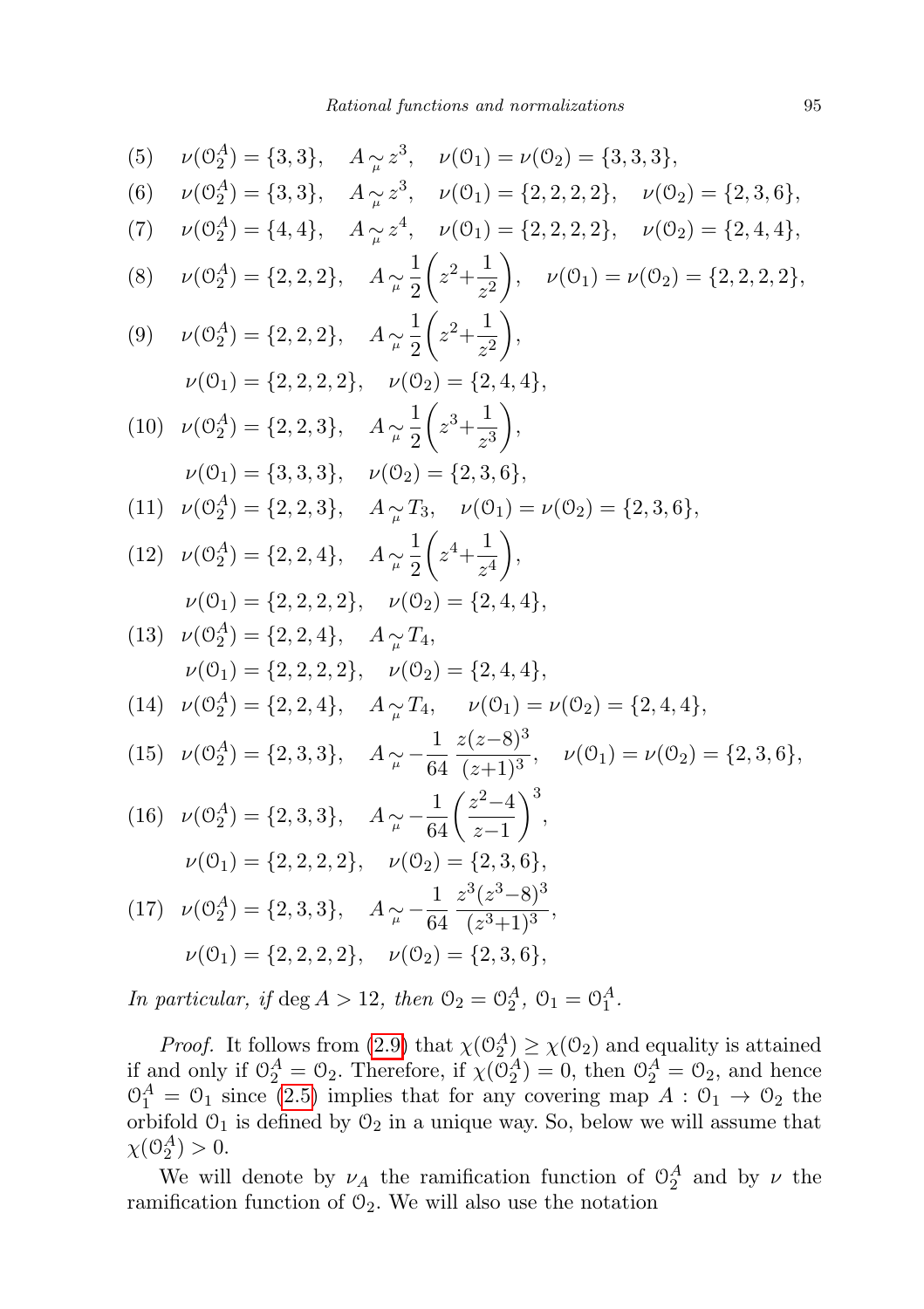$$
R(f) = (\{l_{11}, l_{12}, \ldots, l_{1s_1}\}_{z_1}, \ldots, \{l_{r1}, l_{r2}, \ldots, l_{rs_r}\}_{z_r})
$$

to denote that a rational function f has r critical values  $z_1, \ldots, z_r$ , and the collection of local degrees of f at points of the set  $f^{-1}{z_i}$ ,  $1 \le i \le r$ , is  $\{l_{i1}, \ldots, l_{is_i}\}.$ 

As in Lemma [3.2,](#page-11-0) the conditions  $\mathcal{O}_2^A \preceq \mathcal{O}_2$  and  $\chi(\mathcal{O}_2) = 0$ ,  $\chi(\mathcal{O}_2^A) > 0$ impose strong restrictions on possible collections  $\nu(\mathcal{O}_2^A)$ , and an easy ana-lysis of the lists [\(2.11\)](#page-8-0) and [\(2.12\)](#page-8-1) shows that either  $\nu(\mathbb{O}_2^A) = \{n, n\}, n \le 4$ , or  $\nu(\mathbb{O}_2^A) = \{2, 2, n\}, n \le 4$ , or  $\nu(\mathbb{O}_2^A) = \{2, 3, 3\}.$ 

CASE 1:  $\nu(\mathbb{O}_2^A) = \{n, n\}$ . If  $n = 2$ , then  $\mathbb{O}_2^A \preceq \mathbb{O}_2$  implies that  $\nu(\mathbb{O}_2)$  is either  $\{2, 2, 2, 2\}$ , or  $\{2, 4, 4\}$ , or  $\{2, 3, 6\}$ . Assume that, say,  $\nu(\mathcal{O}_2) = \{2, 4, 4\}$ and let  $x_1, x_2, y_1, y_2, y_3 \in \mathbb{CP}^1$  be points such that

<span id="page-23-1"></span><span id="page-23-0"></span>(5.3) 
$$
\nu_A(x_1) = 2, \quad \nu_A(x_2) = 2,
$$

(5.4) 
$$
\nu(y_1) = 2, \qquad \nu(y_2) = 4, \qquad \nu(y_3) = 4.
$$

Then either  $\{x_1, x_2\} = \{y_1, y_2\}$ , or  $\{x_1, x_2\} = \{y_1, y_3\}$ , or

<span id="page-23-2"></span>(5.5) 
$$
\{x_1, x_2\} = \{y_2, y_3\}.
$$

Further, since [\(5.3\)](#page-23-0) implies that

$$
\mathcal{R}(A) = (\{2\}_{x_1}, \{2\}_{x_2}),
$$

it follows from [\(2.5\)](#page-6-3) that in the first two cases

$$
\nu(0_1) = \{2, 4, 4\},\
$$

while in the third one

$$
\nu(0_1) = \{2, 2, 2, 2\}.
$$

Thus, we arrive at cases (2) and (3) in the theorem.

Similarly, if  $\nu(\mathcal{O}_2) = \{2, 3, 6\}$  and  $y_1, y_2, y_3 \in \mathbb{CP}^1$  are points such that

$$
\nu(y_1) = 2, \quad \nu(y_2) = 3, \quad \nu(y_3) = 6,
$$

then  $\{x_1, x_2\} = \{y_1, y_3\}$  and

$$
\nu(0_1) = \{3, 3, 3\}.
$$

Finally, if  $\nu(\mathcal{O}_2) = \{2, 2, 2, 2\}$  we conclude that

$$
\nu(0_1) = \{2, 2, 2, 2\}.
$$

The cases  $n = 3$  and  $n = 4$  are considered in the same way as above. Namely, if  $\nu(\mathbb{O}_2^A) = \{3, 3\}$ , then  $\nu(\mathbb{O}_2)$  is either  $\{3, 3, 3\}$  or  $\{2, 3, 6\}$ , and we arrive at cases (5) and (6), respectively, while if  $\nu(\mathcal{O}_2^A) = \{4, 4\}$ , then  $\nu(\mathcal{O}_2) = \{2, 4, 4\},\$ and we arrive at case (7).

CASE 2:  $\nu(\mathbb{O}_2^A) = \{2, 2, n\}$ . The proof goes as above with some modifications. Let  $x_1, x_2, x_3 \in \mathbb{CP}^1$  be points such that

$$
\nu_A(x_1) = 2, \quad \nu_A(x_2) = 2, \quad \nu_A(x_3) = n.
$$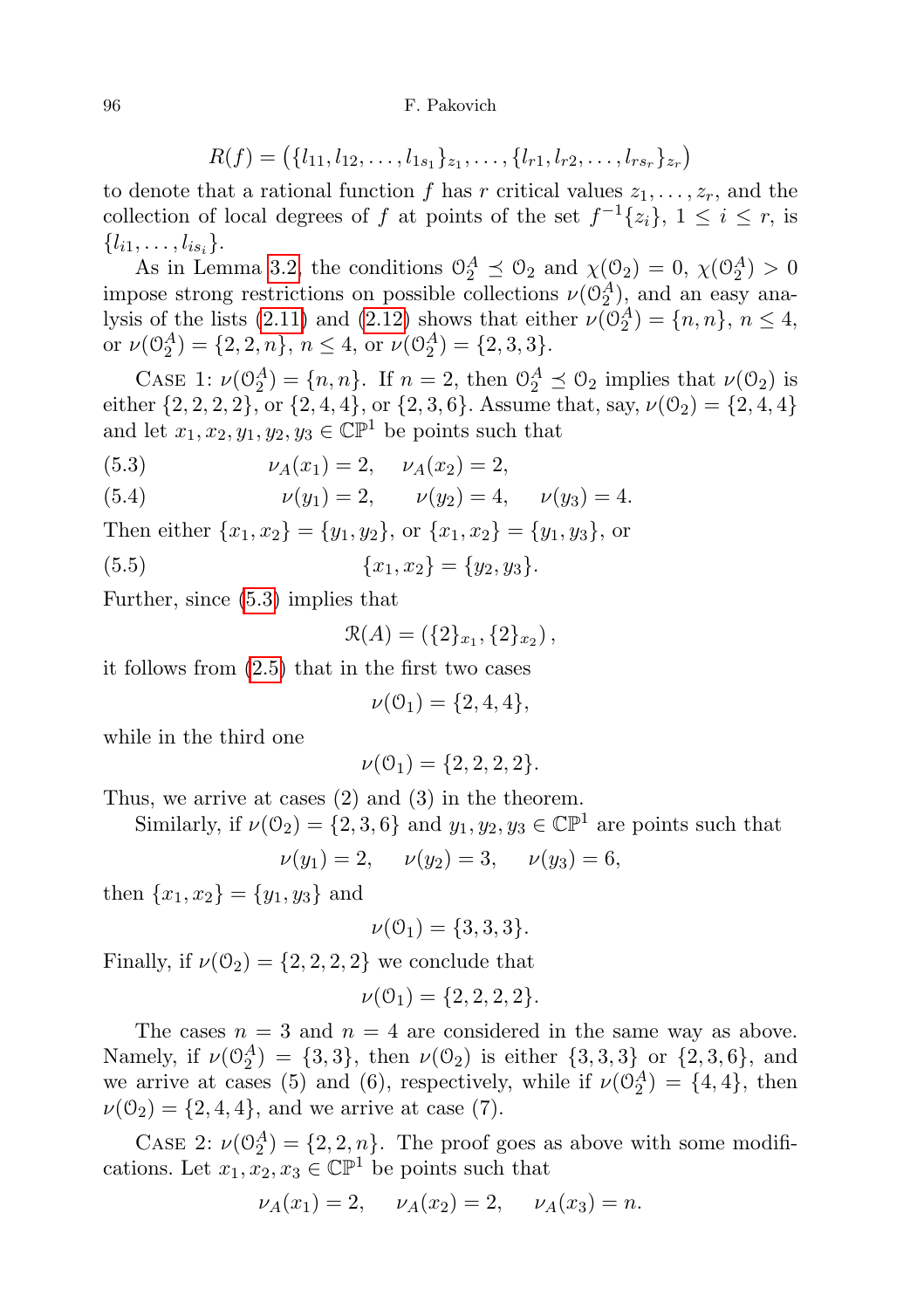Assume that, say,  $n = 3$ . Then  $\nu(\mathcal{O}_2) = \{2, 3, 6\}$ , and if  $y_1, y_2, y_3 \in \mathbb{CP}^1$  are points such that

$$
\nu(y_1) = 2, \quad \nu(y_2) = 3, \quad \nu(y_3) = 6,
$$

then

$$
\{x_1, x_2\} = \{y_1, y_3\}, \quad x_3 = y_2.
$$

Now however we must consider two types of branching of A corresponding to the possibilities  $A \underset{\mu}{\sim} \frac{1}{2}$  $\frac{1}{2}(z^3 + z^{-3})$  and  $A \sim T_3$ . In the first case

$$
\mathcal{R}(A) = (\{2,2,2\}_{x_1}, \{2,2,2\}_{x_2}, \{3,3\}_{x_3}),
$$

in the second

$$
\mathcal{R}(A) = (\{1,2\}_{x_1}, \{1,2\}_{x_2}, \{3\}_{x_3}).
$$

Correspondingly, either

$$
\nu(\mathcal{O}_1) = \{3, 3, 3\} \text{ or } \nu(\mathcal{O}_1) = \{2, 3, 6\}.
$$

Similarly, if  $n = 4$ , then  $\nu(\mathcal{O}_2) = \{2, 4, 4\}$ , and either

$$
\mathcal{R}(A) = \big(\{2, 2, 2, 2\}_{x_1}, \{2, 2, 2, 2\}_{x_2}, \{4, 4\}_{x_3}\big),
$$

or

<span id="page-24-0"></span>(5.6) 
$$
\mathcal{R}(A) = (\{1, 1, 2\}_{x_1}, \{2, 2\}_{x_2}, \{4\}_{x_3}),
$$

or

<span id="page-24-1"></span>(5.7) 
$$
\mathcal{R}(A) = (\{2,2\}_{x_1}, \{1,1,2\}_{x_2}, \{4\}_{x_3}).
$$

In the first case,

 $\nu(0_1) = \{2, 2, 2, 2\},\$ 

while in each of cases  $(5.6)$  and  $(5.7)$ , either

<span id="page-24-2"></span>(5.8) 
$$
\nu(0_1) = \{2, 2, 2, 2\},\
$$

or

<span id="page-24-3"></span>(5.9) 
$$
\nu(0_1) = \{2, 4, 4\}.
$$

Say, if [\(5.6\)](#page-24-0) holds, and  $y_1, y_2, y_3 \in \mathbb{CP}^1$  are the points such that

$$
\nu(y_1) = 2, \quad \nu(y_2) = 4, \quad \nu(y_3) = 4,
$$

then [\(5.8\)](#page-24-2) holds if  $x_1 = y_1$ , while [\(5.9\)](#page-24-3) holds if  $x_1 = y_2$  or  $x_1 = y_3$ .

Finally, if  $n = 2$ , then  $A \underset{\mu}{\sim} \frac{1}{2}$  $\frac{1}{2}(z^2 + z^{-2})$ , and  $\nu$ (0<sub>2</sub>) is either {2, 2, 2, 2} or  ${2, 4, 4}.$  In both cases,

$$
\nu(0_1) = \{2, 2, 2, 2\}.
$$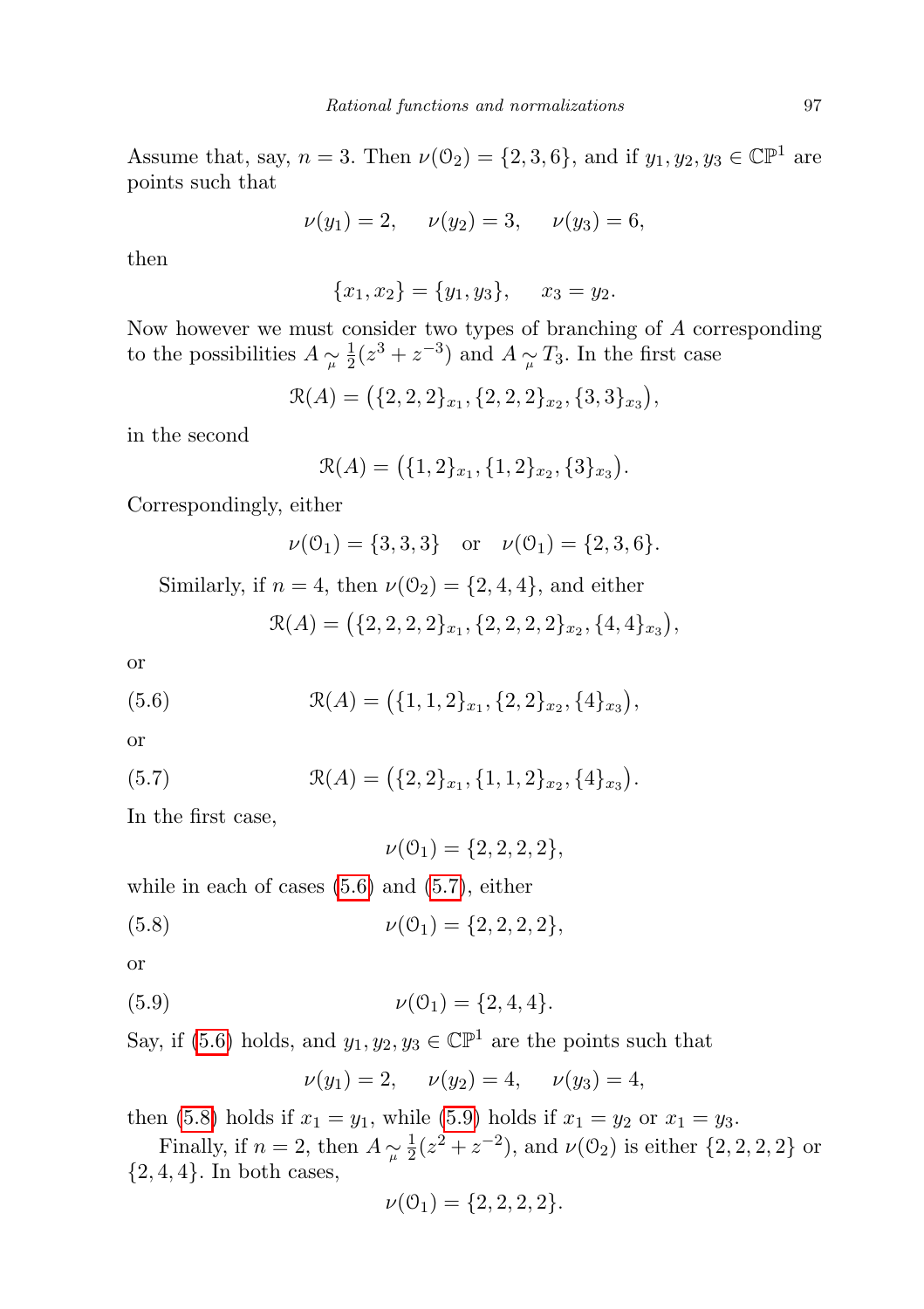#### 98 F. Pakovich

CASE 3:  $\nu(\mathbb{O}_2^A) = \{2, 3, 3\}$ . In this case  $\nu(\mathbb{O}_2) = \{2, 3, 6\}$ , and considering three possible branching types for tetrahedral functions

$$
\mathcal{R}(A) = (\{2, 2\}_{z_1}, \{1, 3\}_{z_2}, \{1, 3\}_{z_3}),
$$
  
\n
$$
\mathcal{R}(A) = (\{1, 1, 2, 2\}_{z_1}, \{3, 3\}_{z_2}, \{3, 3\}_{z_3}),
$$
  
\n
$$
\mathcal{R}(A) = (\{2, 2, 2, 2, 2, 2\}_{z_1}, \{3, 3, 3, 3\}_{z_2}, \{3, 3, 3, 3\}_{z_3}),
$$

we arrive at cases (15), (16), (17) respectively.  $\blacksquare$ 

REMARK 5.3. Modifying the above proof one can see that all the possibilities listed in Theorem [5.2](#page-21-1) actually occur. For example, for any rational function  $A \sim z^2$ , there exist orbifolds  $\mathcal{O}_1$  and  $\mathcal{O}_2$  such that  $\nu(\mathcal{O}_1)$  =  $\{2, 2, 2, 2\}, \nu(0_2) = \{2, 4, 4\}, \text{ and } A: 0_1 \to 0_2 \text{ is a covering map. Indeed, }$ let  $x_1, x_2$  be points such that [\(5.3\)](#page-23-0) holds. Define  $\mathcal{O}_2$  by [\(5.4\)](#page-23-1), where  $y_2, y_3$ satisfy [\(5.5\)](#page-23-2) and  $y_1$  is arbitrary, and then define  $\mathcal{O}_1$  by [\(2.5\)](#page-6-3). Since  $\mathcal{O}_2^A \preceq \mathcal{O}_2$ implies that  $\deg_z A$  divides  $\nu(A(z))$  for any  $z \in \mathbb{CP}^1$ , the orbifold  $\mathcal{O}_1$  is well-defined and  $A: \mathcal{O}_1 \to \mathcal{O}_2$  is a covering map. Thus, Theorem [5.2](#page-21-1) gives a complete list of  $\mu$ -equivalence classes of rational functions A which fit diagram [\(5.1\)](#page-20-0) but satisfy  $g(S_A) = 0$  instead of  $g(S_A) = 1$ .

<span id="page-25-0"></span>COROLLARY 5.4. Let A be a rational function and  $\mathcal{O}_1$ ,  $\mathcal{O}_2$  orbifolds such that  $\nu(\mathcal{O}_1) = \nu(\mathcal{O}_2)$  and  $A: \mathcal{O}_1 \to \mathcal{O}_2$  is a covering map between orbifolds. Then either  $\chi(\mathcal{O}_2^A) = 0$  and  $\mathcal{O}_2 = \mathcal{O}_2^A$ ,  $\mathcal{O}_1 = \mathcal{O}_1^A$ , or  $\chi(\mathcal{O}_2^A) > 0$  and one of the following conditions holds:

(1)  $\nu(\mathbb{O}_2^A) = \{2, 2\}, \qquad A \underset{\mu}{\sim} z^2, \qquad \nu(\mathbb{O}_1) = \nu(\mathbb{O}_2) = \{2, 2, 2, 2\},\$ (2)  $\nu(\mathbb{O}_2^A) = \{2, 2\}, \qquad A \underset{\mu}{\sim} z^2, \qquad \nu(\mathbb{O}_1) = \nu(\mathbb{O}_2) = \{2, 4, 4\},\$ (3)  $\nu(\mathbb{O}_2^A) = \{3, 3\}, \quad A \sim \mathbb{O}_4^3, \quad \nu(\mathbb{O}_1) = \nu(\mathbb{O}_2) = \{3, 3, 3\},\$  $\nu(\mathbb{O}_2^A) = \{2, 2, 2\}, \quad A \underset{\mu}{\sim} \frac{1}{2}$ 2  $\left( z^2 + \frac{1}{z} \right)$  $z^2$ (4)  $\nu(\mathbb{O}_2^A) = \{2, 2, 2\}, \quad A \sim \frac{1}{2} \left( z^2 + \frac{1}{z^2} \right), \quad \nu(\mathbb{O}_1) = \nu(\mathbb{O}_2) = \{2, 2, 2, 2\},\$ (5)  $\nu(\mathbb{O}_2^A) = \{2, 2, 3\}, \quad A \sim \mathbb{J}_1, \quad \nu(\mathbb{O}_1) = \nu(\mathbb{O}_2) = \{2, 3, 6\},\$ (6)  $\nu(\mathbb{O}_2^A) = \{2, 2, 4\}, \quad A \sim \mathbb{I}_\mu T_4, \quad \nu(\mathbb{O}_1) = \nu(\mathbb{O}_2) = \{2, 4, 4\},\$  $\nu(\mathbb{O}_2^A) = \{2, 3, 3\}, \quad A \sim -\frac{1}{64}$ 64  $z(z-8)^3$ (7)  $\nu(\mathbb{O}_2^A) = \{2, 3, 3\}, \quad A \sim \frac{1}{\mu} \frac{\sqrt{2}}{64} \frac{\sqrt{2}}{(z+1)^3}, \quad \nu(\mathbb{O}_1) = \nu(\mathbb{O}_2) = \{2, 3, 6\}.$ 

In particular, if deg  $A > 4$ , then  $\mathcal{O}_2 = \mathcal{O}_2^A$ ,  $\mathcal{O}_1 = \mathcal{O}_1^A$ .

*Proof.* The corollary follows from Theorem [5.2](#page-21-1) since  $\nu(\mathcal{O}_1) = \nu(\mathcal{O}_2)$ implies  $\chi(\mathcal{O}_1) = \chi(\mathcal{O}_2) = 0$  by [\(2.6\)](#page-6-2).

Recall that Lattes maps are rational functions which can be defined in one of the following ways (see [\[18\]](#page-27-15), [\[27\]](#page-27-9)). First, a Lattes map A may be defined by the condition that there exist a Riemann surface C of genus one and holomorphic maps  $\alpha : \mathcal{C} \to \mathcal{C}$  and  $\pi : \mathcal{C} \to \mathbb{CP}^1$  such that the diagram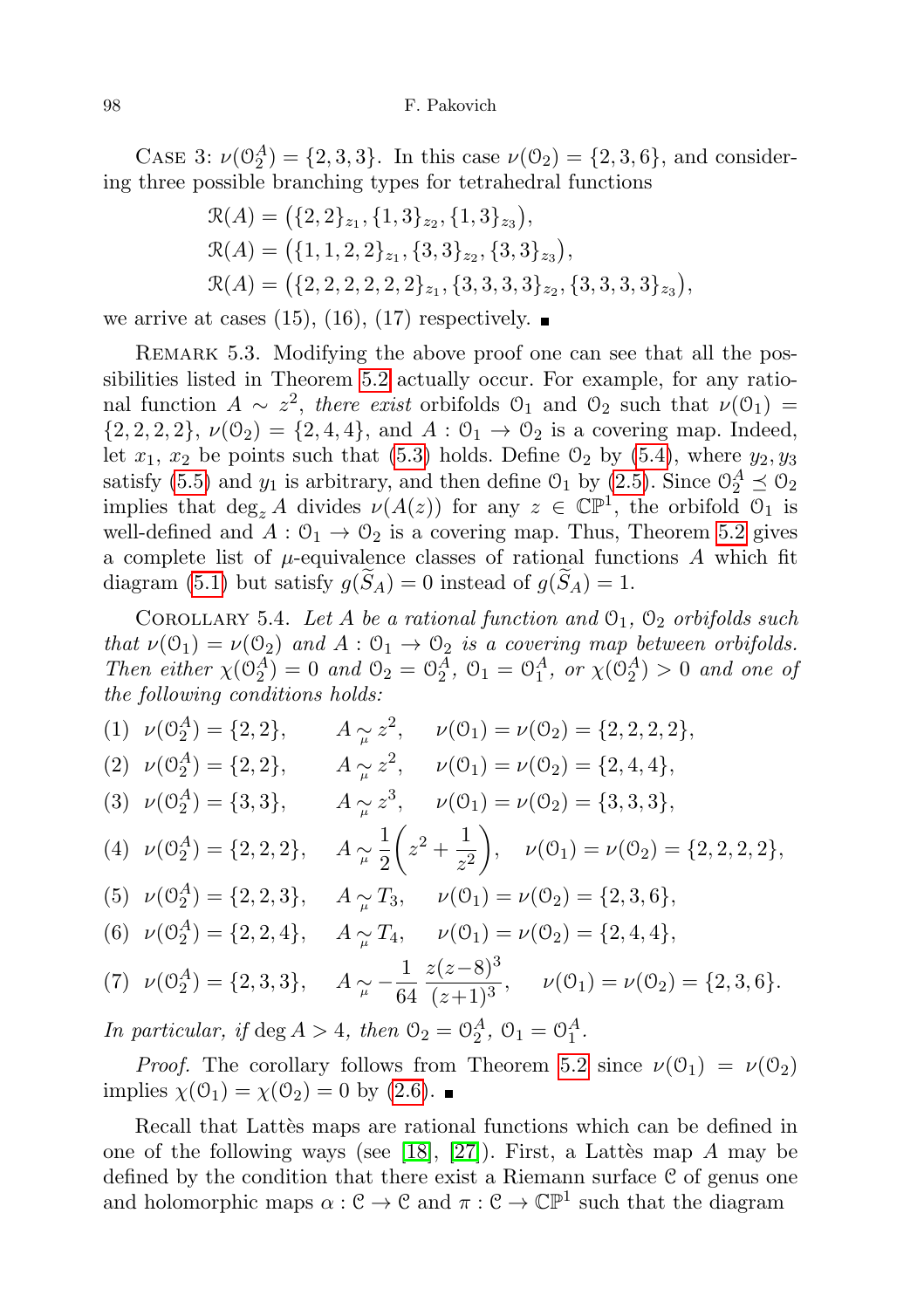<span id="page-26-8"></span>(5.10) 
$$
\begin{array}{ccc}\nC & \xrightarrow{\alpha} & C \\
\pi & & \downarrow{\pi} \\
\mathbb{CP}^1 & \xrightarrow{A} & \mathbb{CP}^1\n\end{array}
$$

commutes. This condition is equivalent to the apparently stronger condition that  $\pi$  in [\(5.10\)](#page-26-8) is a quotient map  $\pi : \mathcal{C} \to \mathcal{C}/\Omega$  for some finite subgroup  $\Omega \subseteq \text{Aut}(\mathcal{C})$ . Finally, a Lattes map A may be defined by the condition that there exists an orbifold  $\mathcal{O}$  in  $\mathbb{CP}^1$  such that  $\chi(\mathcal{O}) = 0$  and  $A : \mathcal{O} \to \mathcal{O}$  is a covering map between orbifolds. Thus, Corollary [5.4](#page-25-0) implies the following corollary.

COROLLARY 5.5. For any Lattes map  $A$  of degree greater than four the equality  $g(\widetilde{S}_A) = 1$  holds.  $\Box$ 

REMARK 5.6. It is easy to see that there exist rational functions  $A$ with  $g(S_A) = 1$  which are not Lattès maps. Indeed, let  $A : \mathcal{O}_1 \to \mathcal{O}_2$  be any covering map between orbifolds of zero Euler characteristic such that  $\mathcal{O}_1 \neq \mathcal{O}_2$  and deg  $A > 12$ . Then it follows from Theorem [5.1](#page-20-1) that  $\chi(\mathcal{O}_2^A) = 0$ and  $\mathcal{O}_2 = \mathcal{O}_2^A$ ,  $\mathcal{O}_1 = \mathcal{O}_1^A$ . Thus,  $g(\widetilde{S}_A) = 1$  by Lemma [2.1.](#page-7-0) On the other hand, if O is an orbifold such that  $A: \mathcal{O} \to \mathcal{O}$  is a covering map between orbifolds, then [\(2.9\)](#page-7-1) yields

$$
\chi(\mathcal{O}_2^A) \ge \chi(\mathcal{O}), \quad \chi(\mathcal{O}_1^A) \ge \chi(\mathcal{O}),
$$

and equality is attained if and only if  $\mathcal{O}_2^A = \mathcal{O}$ ,  $\mathcal{O}_1^A = \mathcal{O}$ . Since

$$
\chi(\mathcal{O}_2^A) = \chi(\mathcal{O}_1^A) = \chi(0) = 0,
$$

this implies that  $\mathcal{O}_2 = \mathcal{O}_1 = \mathcal{O}$ , in contradiction with  $\mathcal{O}_1 \neq \mathcal{O}_2$ .

## References

- <span id="page-26-1"></span>[\[1\]](http://dx.doi.org/10.1023/B:COMP.0000018136.23898.65) R. Avanzi and U. Zannier, The equation  $f(X) = f(Y)$  in rational functions  $X = X(t)$ ,  $Y = Y(t)$ , Compos. Math. 139 (2003), 263-295.
- <span id="page-26-0"></span>[2] Y. Bilu and R. Tichy, The Diophantine equation  $f(x) = g(y)$ , Acta Arith. 95 (2000), 261–288.
- <span id="page-26-5"></span>[\[3\]](http://dx.doi.org/10.5802/aif.1387) J.-M. Couveignes, *Calcul et rationalité de fonctions de Belyi en genre 0*, Ann. Inst. Fourier (Grenoble) 44 (1994), 1–38.
- <span id="page-26-6"></span>[4] L. Danilov, The Diophantine equation  $x^3 - y^2 = k$  and a conjecture of M. Hall, Mat. Zametki 32 (1982), 273–275 (in Russian).
- <span id="page-26-2"></span>[5] A. Eremenko, Some functional equations connected with the iteration of rational functions, Algebra i Analiz 1 (1989), no. 4, 102–116 (in Russian); English transl.: Leningrad Math. J. 1 (1990), 905–919.
- <span id="page-26-3"></span>[\[6\]](http://dx.doi.org/10.4064/fm219-3-5) A. Eremenko, Invariant curves and semiconjugacies of rational functions, Fund. Math. 219 (2012), 263–270.
- <span id="page-26-7"></span>[7] H. Farkas and I. Kra, Riemann Surfaces, Grad. Texts in Math. 71, Springer, New York, 1992.
- <span id="page-26-4"></span>[\[8\]](http://dx.doi.org/10.1307/mmj/1029000374) M. Fried, *On a conjecture of Schur*, Michigan Math. J. 17 (1970), 41–55.